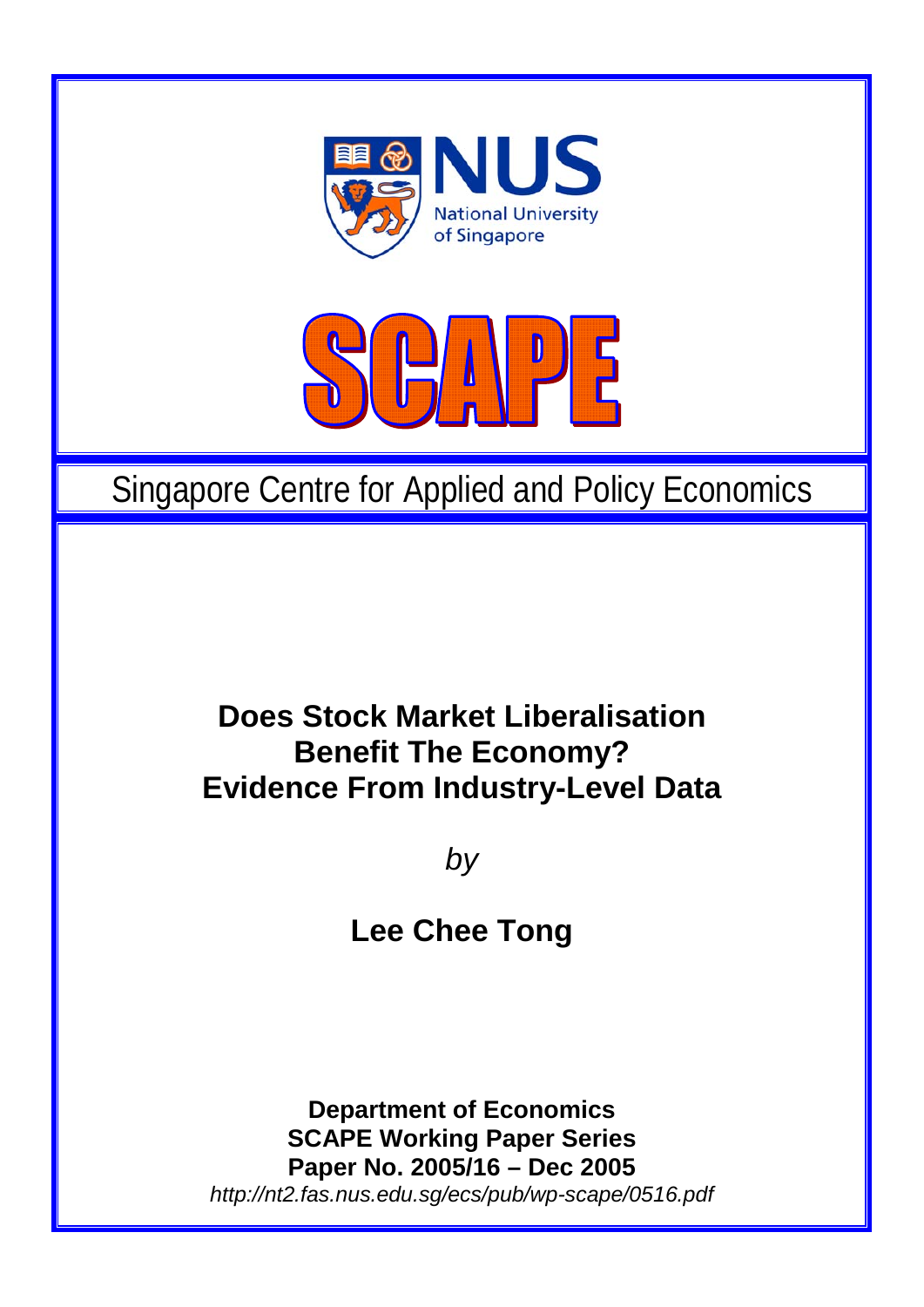### **DOES STOCK MARKET LIBERALISATION BENEFIT THE ECONOMY? EVIDENCE FROM INDUSTRY-LEVEL DATA**

Lee Chee Tong\*

Singapore Centre for Applied and Policy Economics Department of Economics National University of Singapore

#### **Abstract**

The paper examines the impact of stock market liberalisation on four industry-level economic variables, i) growth in real value added, ii) growth in real wages per worker, iii) growth in the number of employees and iv) growth in the number of firms using data on 18 developing countries for the period between 1981 - 2000. Genetic programming methodology is used to determine the liberalisation dates. Results from difference-in-differences regression indicate that stock market liberalisation has minimal impact on the growth of real value added. On the other hand, growth rates of real wages per worker, number of employees and number of firms are significantly higher for most countries after stock market liberalisation.

**Keywords**: stock market liberalisation, genetic programming, difference-indifferences regression

**JEL classification**: G18, J30, O12

\* 1 Arts Link, Block AS2 #06-20, Singapore 117570. Tel (65) 6516-3944. Email:ecslct@nus.edu.sg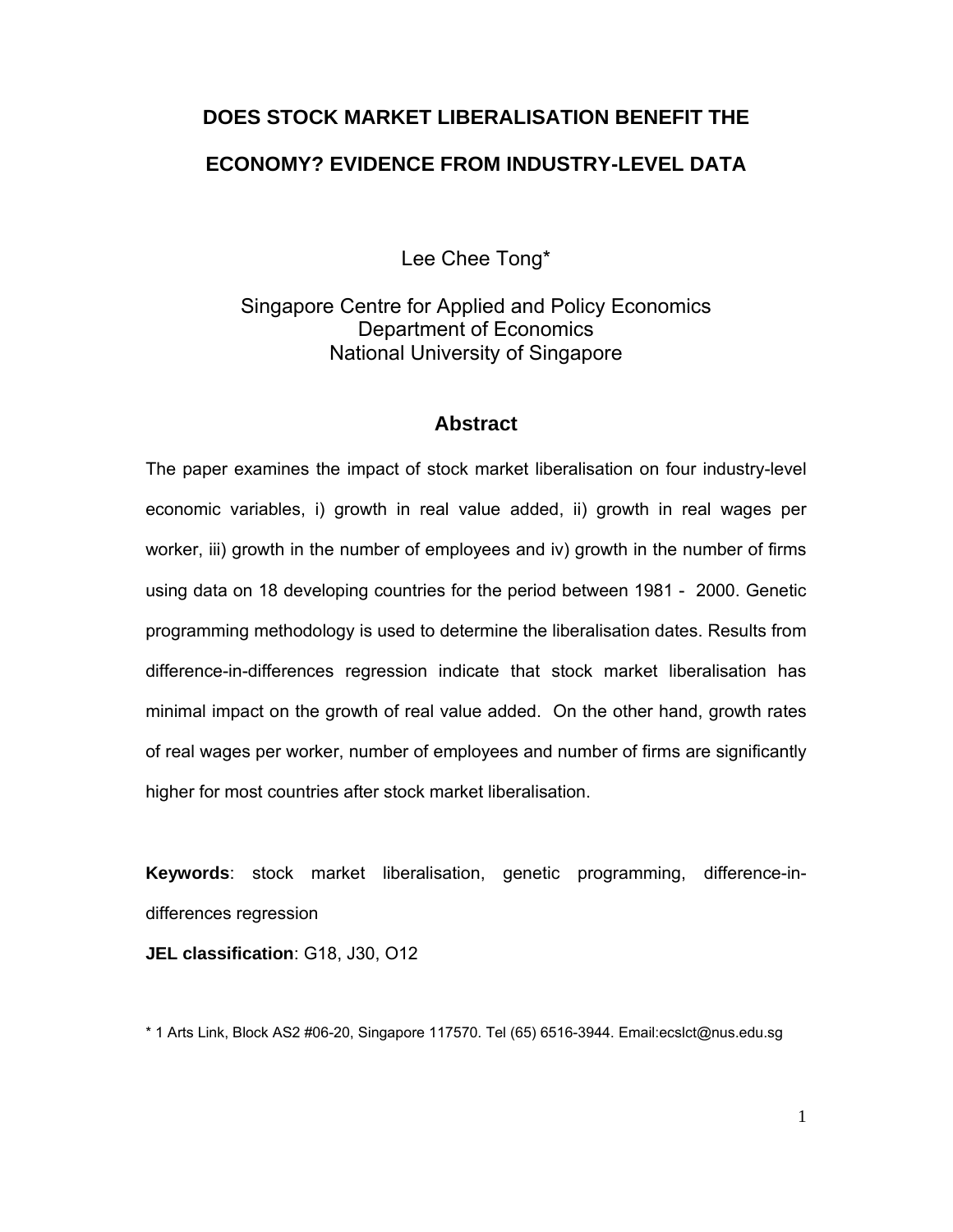#### **1. Introduction1**

 $\overline{a}$ 

The late 1980s and early 1990s witnessed many developing countries, among other economic reforms, liberalizing their stock markets. The large number of liberalisations has motivated economists and policymakers to examine the consequences of these liberalisations. Interest was further fuelled after countries such as Mexico and those in East Asia were hit by financial crises. Literature on the impact of stock market liberalization can be divided into two broad groups, those that focus on macroeconomic variables and those on financial variables. Table 1 provides a list of previous studies.

The objective of the paper is to determine whether stock market liberalisation has any effect on various economic variables. It differs from previous studies in three important respects. First, the paper looks at the effects of stock market liberalisation on four industry-level economic variables, specifically (a) real growth in value added, (b) real growth in wages per worker, (c) growth in number of employees, and (d) growth in number of firms. Second, the paper uses Genetic Programming (GP) methodology to determine the market liberalization dates. Third, the paper uses difference-in-differences regression to examine the impact of liberalisation on the various economic variables.

The impacts of stock market liberalisation are examined using data on 18 developing countries from 1981 to 2000. The external financing needs of the industrial sectors are first determined. The five sectors that have the highest external equity financing needs are (i) professional and scientific equipment, (ii) other chemicals, (iii) electrical machinery, (iv) non-electrical machinery and (v) industrial chemicals. On the other hand, the five sectors that have the lowest external equity

 $<sup>1</sup>$  I would like to thank Dr Zhang Xibin of Monash University for allowing me to use his codes for genetic programming.</sup>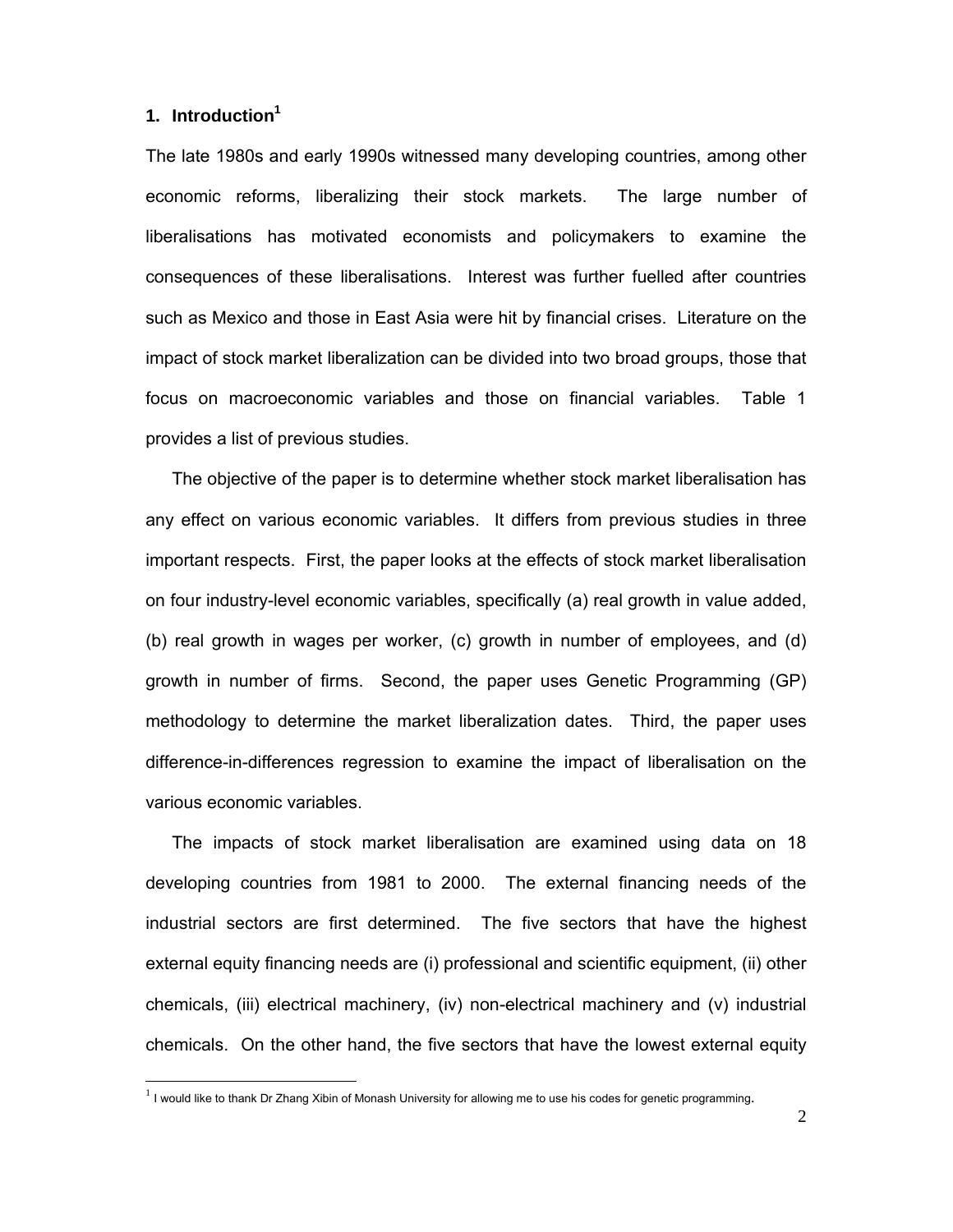financing needs are (i) wood products, (ii) pottery, (iii) textile, (iv) rubber products and (v) fabricated metal products. Of the 18 countries examined, 10 countries exhibit multiple breaks. These breaks could signify further liberalisations or reversals of capital flows. Further analyses show that of these 10 countries, five countries experience a net outflow of capital. Results from difference-in-differences regression seem to suggest that stock market liberalisation does not have any impact on the growth rates of value added. On the other hand, growth rates for wages per worker, growth rates for number of employees and growth rates for number of firms are significantly higher following stock market liberalisation.

The remainder of the paper is structured as follows. Section 2 computes the external equity financing needs of the various industrial sectors. Section 3 outlines the GP approach and reports the stock market liberalisation dates. Section 4 presents the difference-in-differences methodology and results. Section 5 concludes and summarizes.

#### **2. External Equity Financing Needs of Industries**

The external equity financing needs of the industrial sectors are approximated by two indicators. Fisman and Love (2003) compute the indicator by dividing the difference between total assets and retaining earnings by total assets. As this indicator measures dependence on general external financing, the formula has to be modified before it can be used here. This is accomplished by further subtracting long-term liabilities from the numerator. The resultant formula (EQFIN) is as follows.

> Total Assets Total Assets- Retained Earnings- Long Term Liabilities EQFIN <sup>=</sup>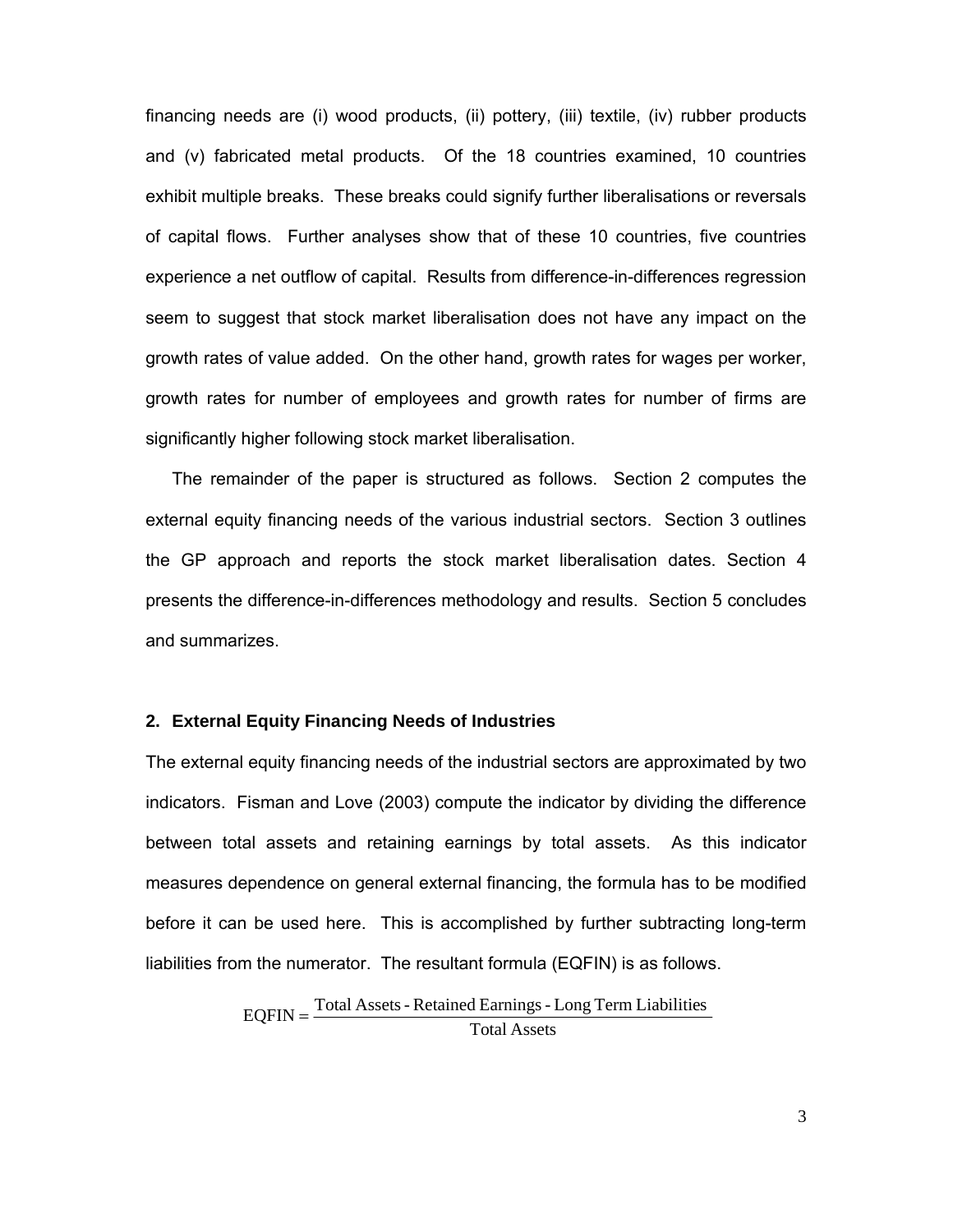Annual data on total assets, retained earnings and long-term liabilities of US firms for the period between 1980 and 1999 are collected from the entire COMPUTSTAT database. EQFIN is calculated for all individual firms in each and every industrial sector and for each and every year. Medians of EQFIN are then computed for all the industrial sectors. Average industry medians for the periods 1980-89 (EQFIN80) and 1990-99 (EQFIN90) are then calculated. The higher the EQFIN, the greater is the demand for external equity finance for that industrial sector.

 As the COMPUTSTAT database contains only accounting information on public listed companies, EQFIN may be inadequate in identifying the industries' need for external equity financing. Thus, the ratio of number of public listed companies to total number of companies (PTR) for each industrial sector is also used. Similar to EQFIN, the higher the PTR, the greater is the demand for external equity finance for that sector. The number of US public and private companies in each industrial sector for the years 1990 and 1998 are obtained from Ward's Business Directory. Data on these two years are chosen purely for data availability reason. As the data from these two sources are classified using the US Standard Industrial Classification (SIC) codes, to make the data suitable for subsequent analysis, the codes are converted to the United Nation's International Standard Industrial Classification (ISIC) codes, using the appropriate concordance table<sup>2</sup>.

 EQFIN80 ranges from 26% to 66% with a mean of 49% while EQFIN90 ranges from 34% to 98% with a mean of 61%. PTR90 varies from 1% to 18% with a mean

 $\overline{a}$ 

The data used are on US companies. The assumption that external equity financing needs of US industries are representative of the needs of companies in developing countries is made out of necessity, as data on developing countries are generally not available. Moreover, in developing countries, with a repressed financial system, misallocation of funds is rampant, funds often flow to inefficient public enterprises and to privileged sectors and not to the sectors that need it the most. To capture the actual industries' needs for external equity financing, it is more appropriate to consider a country with welldeveloped capital market, where the allocation of equity funds is optimal.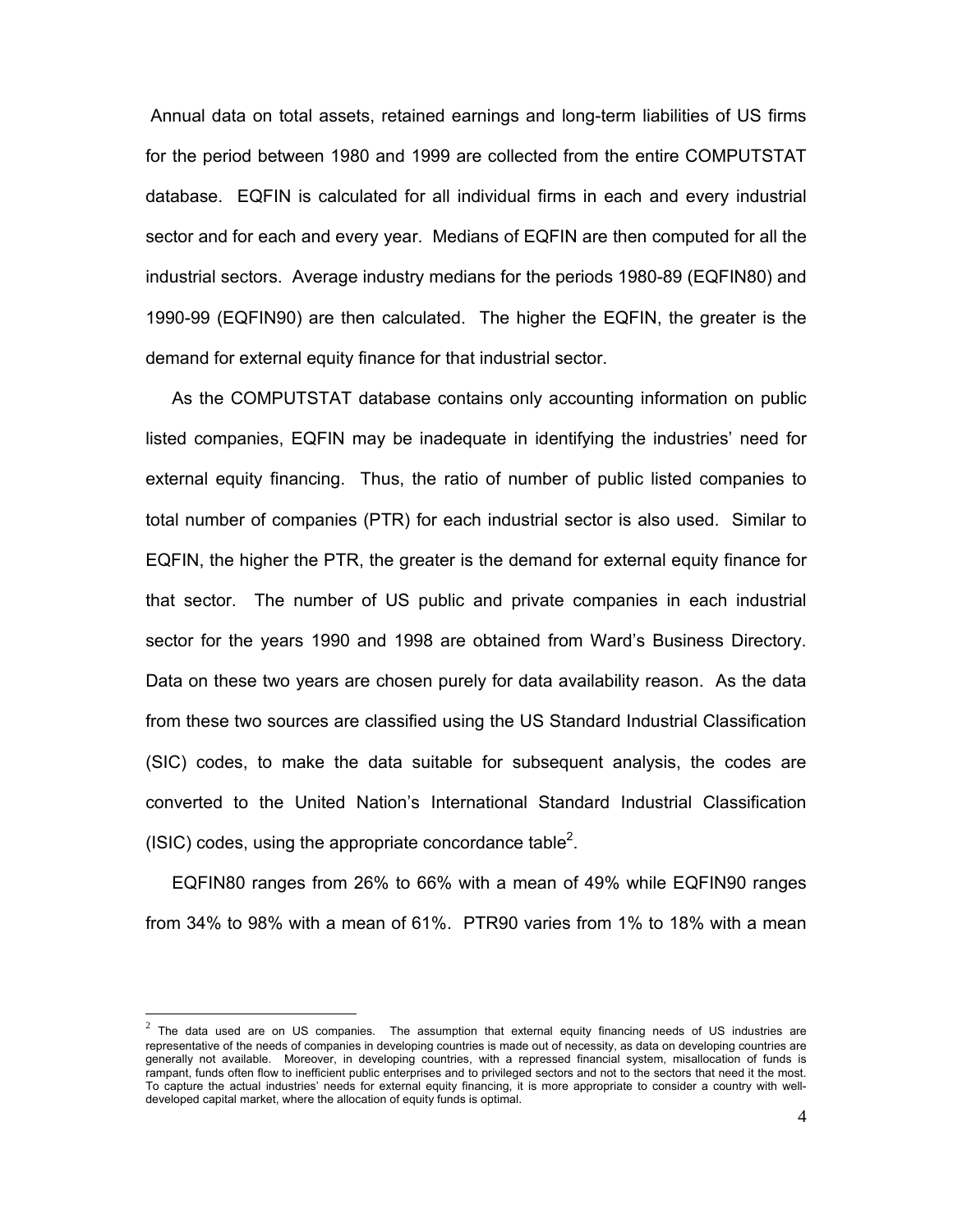of 5% whereas PTR98 varies from 2% to 20% with a mean of 8%<sup>3</sup>. To establish the overall external equity financing needs, the 28 industrial sectors are ranked separately according to their EQFIN80, EQFIN90, PTR90 and PTR98. A 1 is assigned to the sector with the lowest EQFIN80, a 2 is assigned to the sector with the next lowest EQFIN80, and so on. The exercise is repeated for the other three indicators. The ranks are then averaged across the four indicators<sup>4</sup>. Table 2 shows, with their respective average rank, the five industrial sectors with the lowest external equity financing needs and the five industrial sectors with the highest external equity financing needs. The five industrial sectors with the lowest external equity financing needs are (i) wood products, (ii) pottery, (iii) textile, (iv) rubber products and (v) fabricated metal products while five industrial sectors with the highest external equity financing needs are (i) professional and scientific equipment, (ii) other chemicals, (iii) electric machinery, (iv) machinery and (v) industrial chemicals. It can be seen that the sectors that have the low external equity financing needs are mostly labourintensive industries while those with high external financing needs are capitalintensive industries.

#### **3. Identifying Stock Market Liberalisation Dates Using GP**

 $\overline{a}$ 

Stock market liberalisation dates are determined for 18 developing countries using  $GP<sup>56</sup>$ . Given the dependent variables, independent variables (known as terminals)

 $3$  The need for a complement indicator is justified by the low correlations between the two indicators. The lowest correlation is 0.26 (between EQFIN80 and PTR98) and the highest correlation documented is 0.6 (between EQFIN90 and PTR90). In contrast, the correlations between EQFIN80 and EQFIN90 and between PTR90 and PTR98 are 0.8 and 0.94 respectively. This signifies that relative financing needs of the industrial sectors remain stable over the years.<br><sup>4</sup> The refixed is the industrial sectors remain stable over the years.

The rationale for converting to ordinal data to determine the external equity financing needs is to mitigate any distortion caused by drastic changes in the percentages. For example, for the period 1980-89, EQFIN for the Tobacco industry is a mere 36%; it jumps to 72% for the period 1990-99.

<sup>&</sup>lt;sup>5</sup> The 18 countries are Argentina, Brazil, Chile, Colombia, Greece, India, Indonesia, Jordan, Korea, Malaysia, Mexico, the

Philippines, South Africa, Taiwan, Thailand, Turkey, Venezuela and Zimbabwe.<br><sup>6</sup> The methodology differs from that used by Bekaert, Harvey and Lumsdaine (2002a) in a couple of ways. It is nonparametric and model-free, and thus has the advantage of being less sensitive to minor perturbations, which may give rise to spurious structural changes. More importantly, GP can be used to identify multiple structural breaks in a multivariate framework. This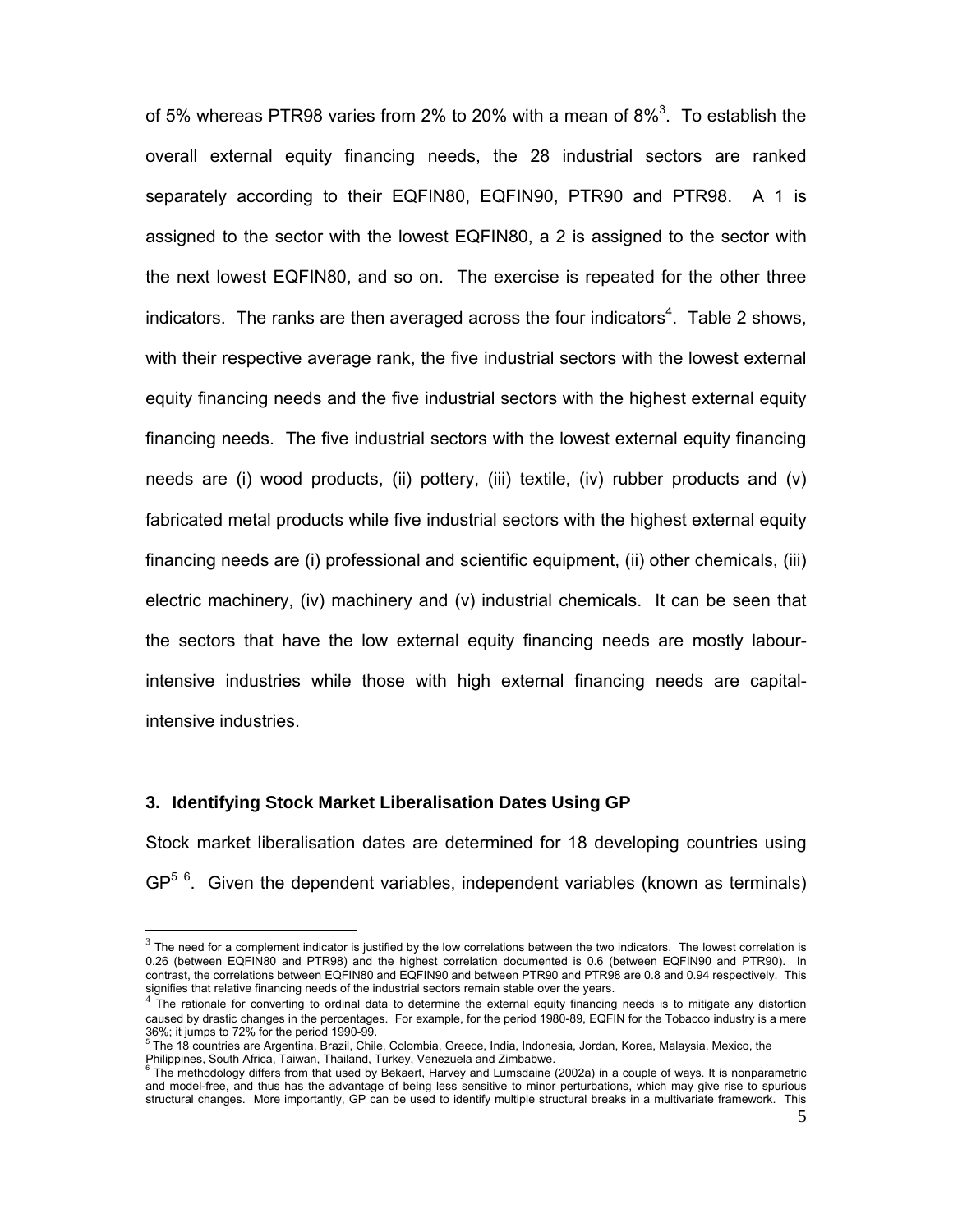and a set of operators (known as activity functions), basic genetic programming (BGP) selects a model that best fits the time series. It does so by generating many equations by randomly selecting and combining independent variables and operators. Each set of equations is known as an individual (or a GP-tree) and the collection of individuals is called a population. The program solves each individual equation and then assigns it a fitness value according to how well it solves the problem. BGP then creates a new generation of individuals by applying the evolutionary process of reproduction and crossover<sup>7</sup>. The probability of being selected for the reproduction and crossover operations depends on the fitness value. The fitter the individual, the higher is the chance of being chosen. The evolutionary process of creating fitter individuals continues until the maximum number of generations specified by the user is attained. Recursive genetic programming (RGP) differs from BGP in that the former breaks the whole sample into sub-samples and performs BGP on the various sub-samples. The details of the RGP process are outlined below.

#### Step 1

Specification of 5 basic elements required in RGP.

#### *(i) Set of activity functions*

The activity function used in this study is defined as follows,

$$
F = \{+,-,\times,\div,\sin,\cos,\log,\exp\}
$$

comes in useful when countries liberalize their stock markets in stages or when countries experience subsequent net capital outflows for a significant period of time.

<sup>7</sup> Reproduction is an asexual operation and requires only one individual (parent). The result of the reproduction operation is one child equation. In contrast, crossover is a sexual operation that involves two individuals from the previous generation. The result of this operation is two offspring equations. The difference between reproduction and crossover is that the former operation does not create new individuals; the child equation is just a direct replica of its parent whereas the latter creates new individuals containing parts of equation from both parents.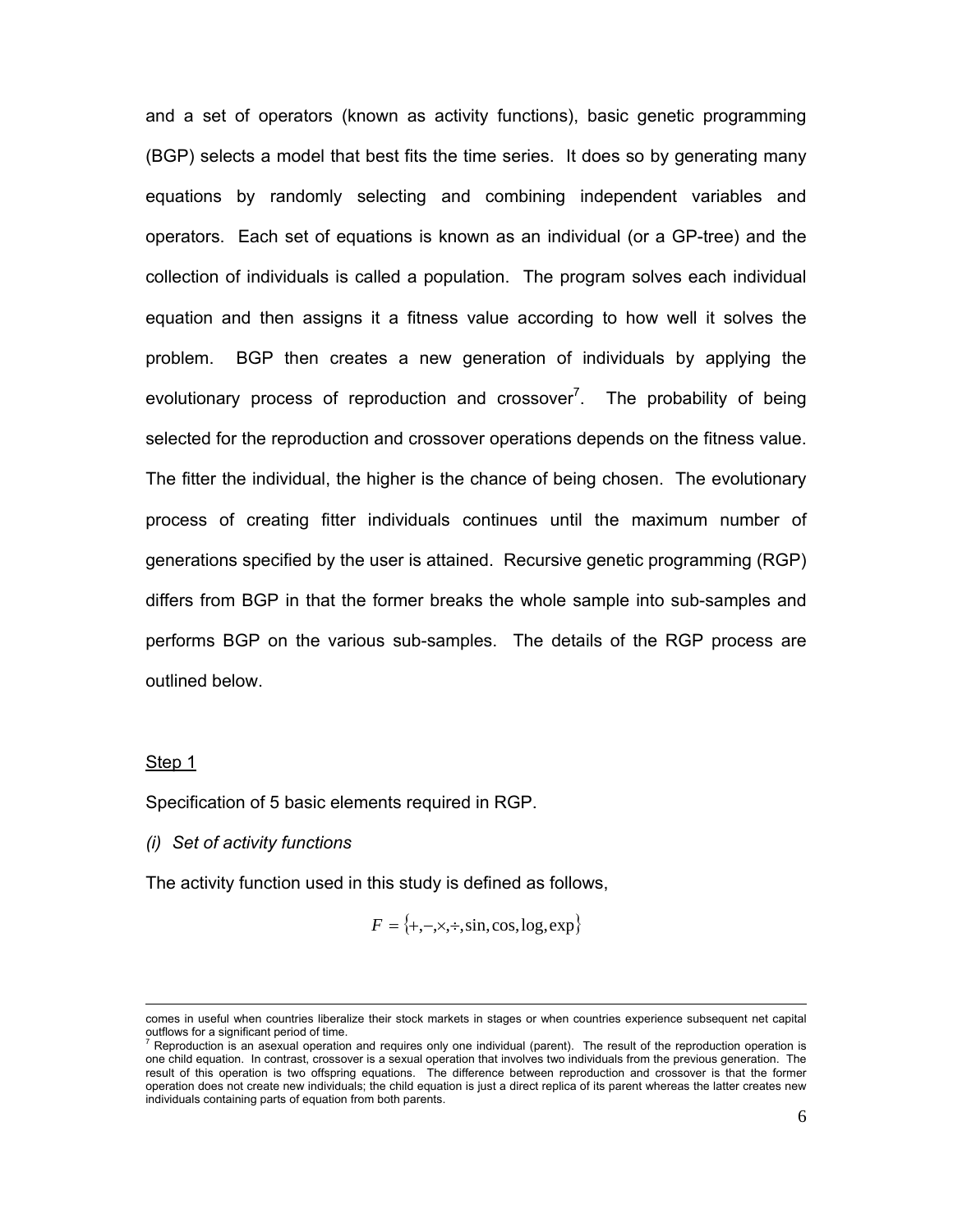#### *(ii) Set of terminals*

Let the largest lagged order be denoted as MLAG. The terminal set in the genetic process for m-dimensional multivariate system is represented as follows,

$$
\kappa = \{x_{t-h,1}, x_{t-h,2}, \cdots, x_{t-h,m} : h = 1, 2, \cdots, MLAG\}
$$

#### *(iii) Fitness value*

The fitness of each individual is computed through a fitness function, *fit(.)*, and is defined as the sum of squared residuals.

$$
fit_i = \sum_{t=1}^{n} (x_{ts} - predicted \, values_i)^2
$$

#### *(iv) Parameters for controlling the run*

The population size is set at 100. The maximum lag (MLAG) used is 6. Crossover is performed on 90% of the population and the probability of being selected for crossover is equal to the inverse of their fitness values. The crossover point is determined arbitrarily by the computer. Reproduction is performed on 10% of the population. Thus, 10 individuals from each generation are selected from the population with a probability equal to the inverse of their fitness values. The maximum number of variables allowed in the equations, known as tree depth is set at 20. To perform RGP, the sample has to be broken down into sub-samples. In this study, the number of observations in each sub-sample  $(N_1)$  is 12. The second sub-sample is the modification of the first sub-sample by moving forward by  $N_2$ steps. N<sub>2</sub> is fixed at 3 in this paper. Thus, there will be a total of  $T=[(N - N_1)/N_2 + 1]$ sub-samples. The final step of RGP will require the computation of the average fitness value for the sub-sample. The first q smallest fitness values will be used to calculate the average fitness and q is set at 10.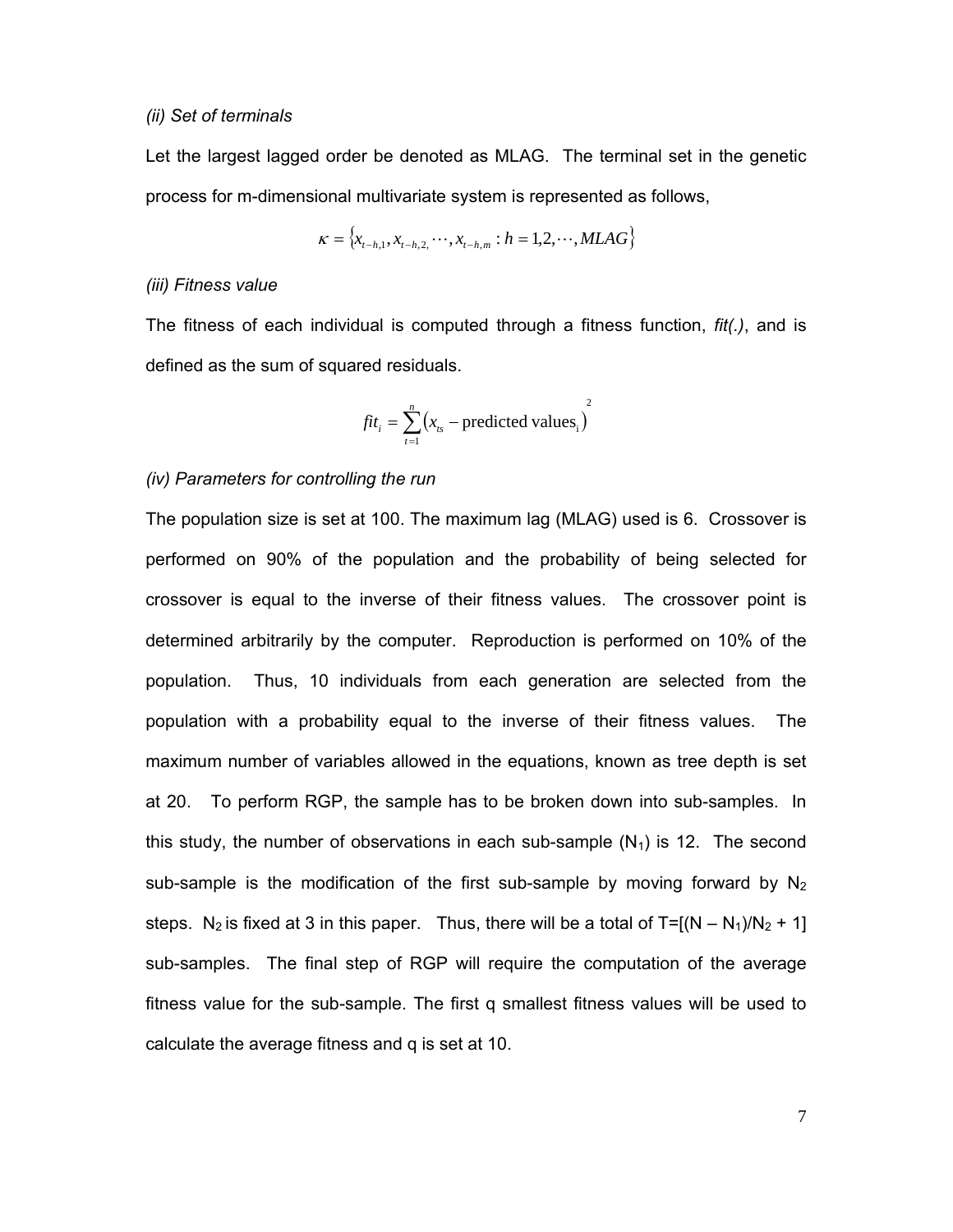#### *(v) Criterion for designating a result and terminating a run*

The single individual with the highest fitness value over all the generations is chosen as the result of the run. Each run is terminated at end of the tenth generation.

#### Step 2

Generate an initial generation for the first sub-sample by randomly selecting a function from *F*. Denote the number of input variables for the selected function as *N*(*f*). The selected terminal will be connected with the *N*(*f*) terminal in the next layer. An element is then chosen from set  $B = F \cup K$  as the final terminal. If the selected element is a function of *F*, then a second element will be selected so that the GPtree keeps growing. If the selected element is a terminal from κ, then the GP-tree will terminate. This selection process continues until 100 GP-trees are generated. Fitness values for the individuals are calculated as described above. Individuals with the smallest fitness values are selected for the reproduction and crossover operations to create the next generation. At the tenth generation, the fitness value of each GP-tree is arranged in ascending order,  $fit_1(\cdot) \leq fit_2(\cdot) \leq \cdots \leq fit_{100}(\cdot)$ . The first 10 smallest fitness values are used to calculate the average fitness for the first subsample.

$$
\overline{fit}_1 = \frac{1}{10} \sum_{i=1}^{10} fit_i(\cdot)
$$

The same process is applied to the second sub-sample with the initial generation being the last generation of the first sub-sample. The average fitness of last generation of the second sub-sample is similarly obtained and is denoted as  $\overline{fit}_2$ . The process is repeated with the remaining sub-samples.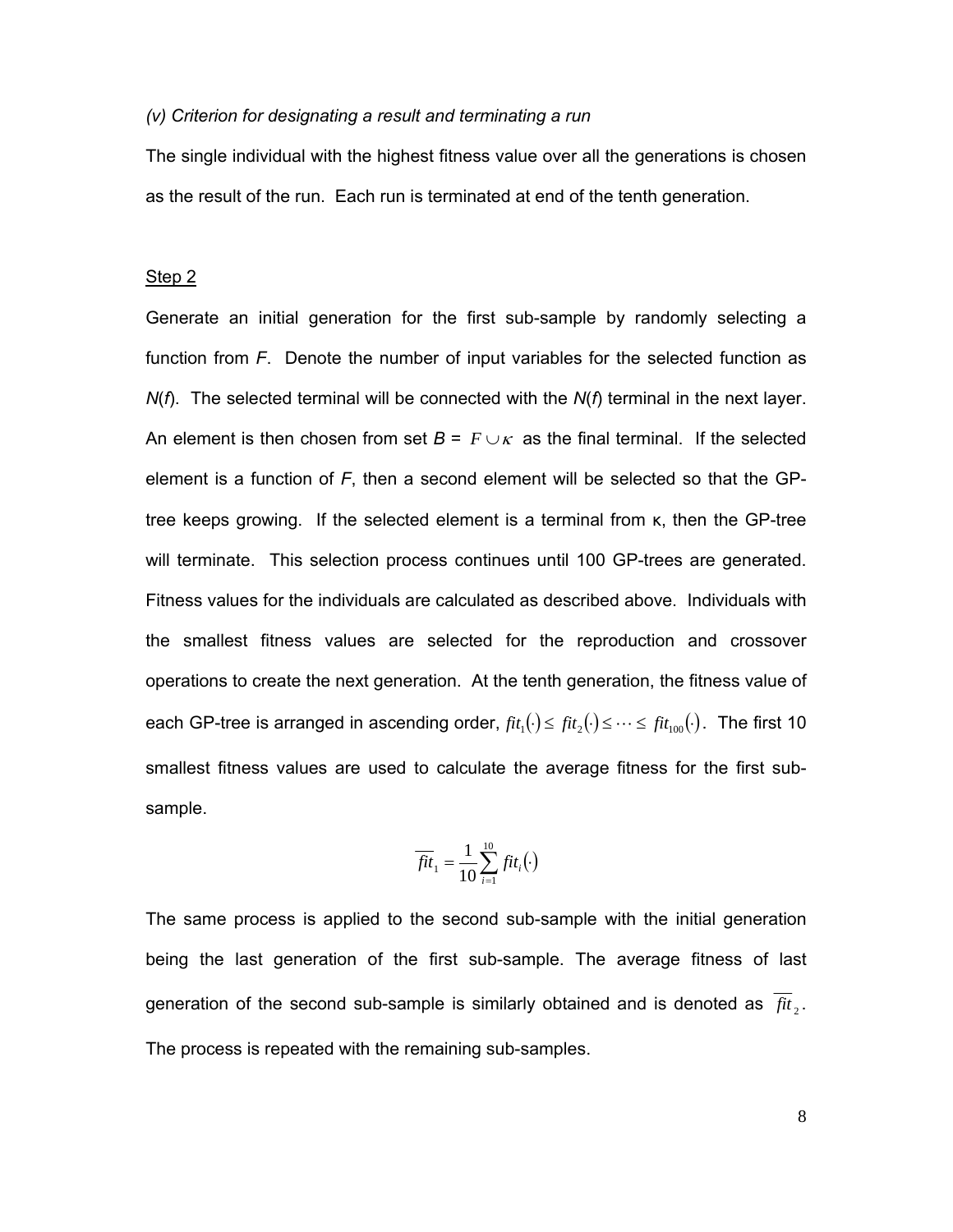#### Step 3

 $\overline{a}$ 

When BGP has been performed on all the sub-samples, there will be *T* average fitness values. The diagnostic statistic  $(D_k)$  is used to identify structural breaks in the time serie.

$$
D_k = \frac{\overline{fit}_k}{\overline{fit}_{k-1}} \qquad k = 2,...T
$$

*Dk* reflects the relative change in average fitness between two adjacent sub-samples. *D1* is fixed at 1. If a structural change occurs in the *k*\*-th sub-sample, then the average fitness for the *k*\*-th sub-sample will be larger than the average fitness for the ( $k^*$ -1)-th sub-sample, i.e.  $\overline{fit}_{k^*} > \overline{fit}_{k^*-1}$ , and the statistics  $D_k$  is will be greater than one. After the *k*\*-th sub-sample, the individuals in the system will accustom to the new operating pattern, and if there is no further structural change, the average fitness of the  $(k^*+1)$ -th sub-sample will be similar to that for the  $k^*$ -th sub-sample, and  $D_k$  will be one<sup>8</sup>.

Four monthly financial time series, namely monthly stock returns, volatility, correlation and the ratio of monthly US net equity flows to market capitalization are used individually and quadravariately as inputs to GP to identify structural breaks. Volatilities are estimated using a GARCH (1,1) model. Correlations between country and world returns are computed using a 36-month moving window. The monthly data on individual country stock indexes are collected from Standard and Poor's/International Finance Corporation Emerging Markets Database, while the monthly net equity capital flows from US are obtained from the US Treasury Bulletin.

 $^8$  This brings in the question of how much greater than one must  $D_k$  be for it to be qualified as a structural break. This is a difficult question. Setting the threshold too high may yield the conclusion that there is no structural break, while having too low a threshold will result in too many structural breaks. So far, there are no studies addressing this issue. Following Lien, Tse and Zhang (2003), the threshold for this study is fixed at 1.2.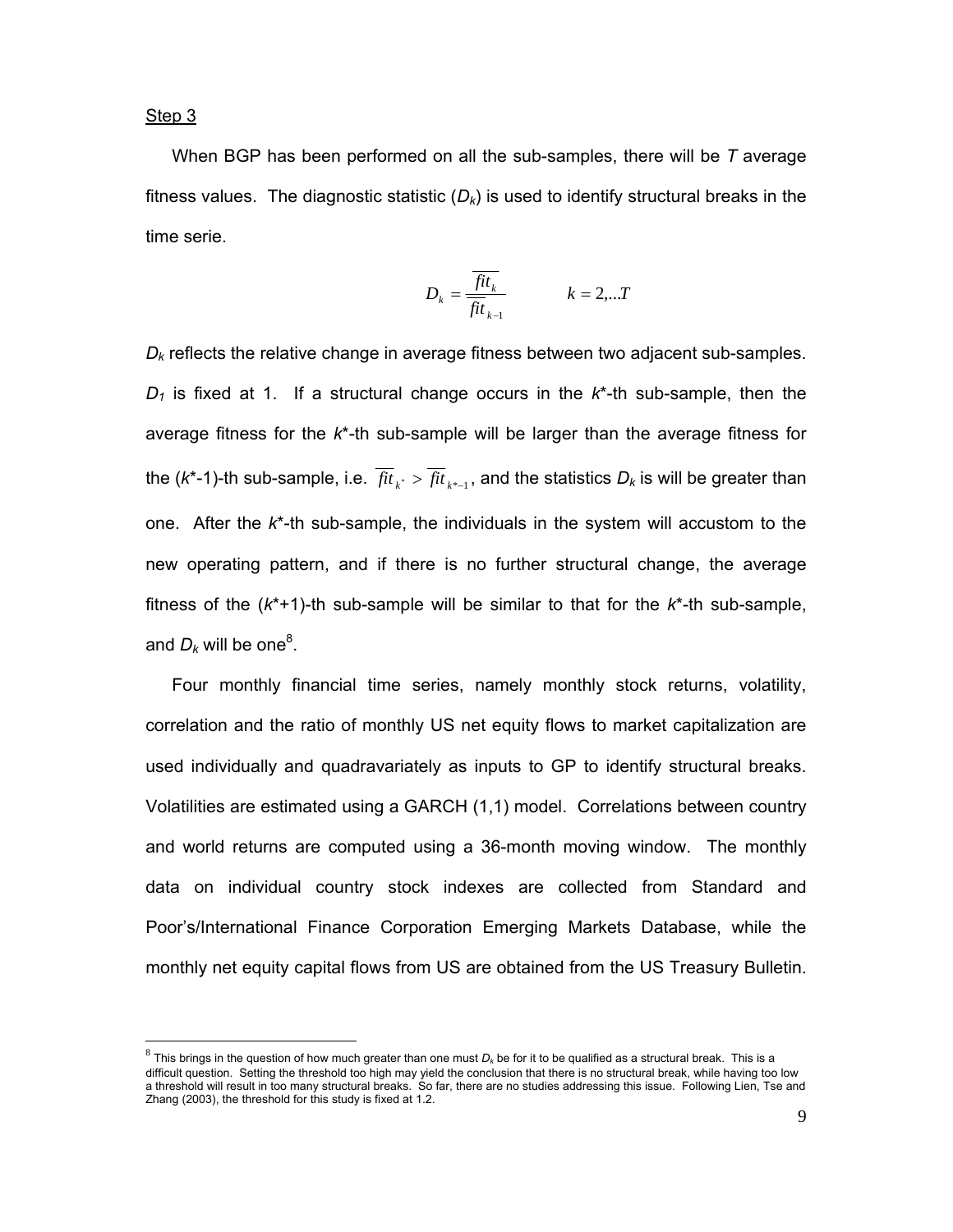A stock index computed by Datastream is used as a proxy for the world market portfolio. The structural break dates are reported in Appendix A1<sup>9</sup>.

As factors other than stock market liberalisation are also likely to induce a structural break, only break dates that appear in both the quadravariate framework and in at least two univariate settings, are being considered as break dates due to stock market liberalisation. Due to the possibility that one time series could lead or lag the other time series in its breaks, dates that fall within one quarter before or after each other are viewed as the same break.

To further ensure that the break dates identified are due to stock market liberalisation, dates that satisfied the above requirement are subject to further testing. This is done by examining whether the values of nine financial and macroeconomic variables before and after the break dates are significantly different and whether the changes in the variables are consistent with what have been argued theoretically and observed empirically in previous studies<sup>10</sup>. The final month of the break quarter identified by the quadravariate framework is used as the break month. To perform the test, the following regression equation is run,

$$
y_t = \beta_o + \beta_1 D + \epsilon_t
$$

where *yt* is one of the nine variables above, *D* is a dummy variable and equals 0 for periods before the break dates and equals 1 for periods after the break dates. To mitigate any possible contamination due to the transition period, data three months prior and three months subsequent to the break months are excluded. If there are

 $\overline{a}$ 

 $^9$  Since the next sub-sample is obtained by moving the period forward by one quarter, structural breaks can only be identified for a specific quarter. This explains why the dates reported are for a period of three months.

 $10$  The nine monthly financial and macroeconomic variables are (i) stock returns, (ii) dividend yield, (iii) market capitalization/GDP, (iv) net equity flows from US/market capitalization, (v) correlation, (vi) turnover ratio, (vii) value traded/GDP, (viii) inflation and (ix) total trade/GDP. Data on dividend yields market capitalization, value trade, turnover ratio are collected from Standard and Poor's/International Finance Corporation Emerging Markets Database, while data on inflation, imports, exports and gross domestic product (GDP) are obtained from International Financial Statistics published by the IMF. As annual GDP numbers are collected, it is divided by 12 before it is used as denominators. Total trade is the sum of imports and exports for the month. As the impact of stock market liberalisation on volatility is inconclusive, the variable is excluded.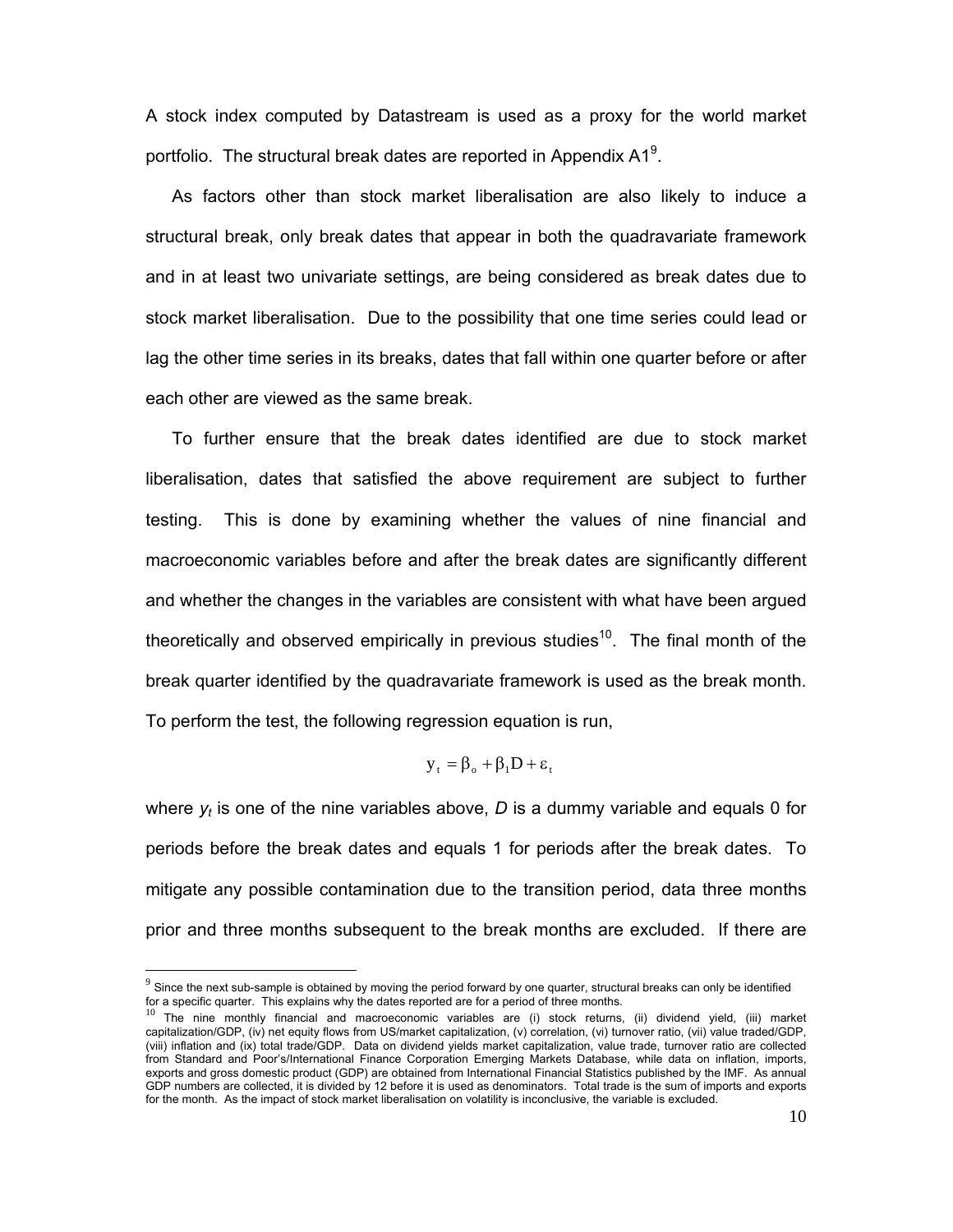multiple breaks for the country, the regression period ends three months before the next break date. Newey-West corrected t-statistics are used to determine the level of significance. If stock market liberalisation occurs,  $β_1$  for US returns, dividend yield and inflation are hypothesized to be negative, whereas  $\beta_1$  for market capitalization/GDP, net equity flows from US/market capitalization, correlation, turnover ratio, value traded/GDP, and total trade/GDP are hypothesized to be positive. Conversely, if considerable amount of foreign capital leaves and stays away from the countries for a significant period, the opposite is expected to hold<sup>11</sup>. The results are reported in Appendix A2.

Most countries have multiple breaks. Of the 18 countries examined, 10 countries have at least two breaks. They are Argentina, Brazil, Colombia, Greece, Indonesia, Malaysia, the Philippines, Thailand, Turkey and Venezuela. The other eight countries, Chile, India, Jordan, Korea, Mexico, South Africa, Taiwan and Zimbabwe, have only one significant break. For all the countries, regression results for the first break (and for some countries the only break) are in line with what have been hypothesized for market liberalisation. Of the 10 countries that have two or more breaks, five of them, namely Argentina, Brazil, Colombia, Greece and Turkey, show further stock market liberalisation. Turkey has the biggest number of breaks and all indicate stock market liberalisation. Regression results for the remaining five countries, namely Indonesia, Malaysia, the Philippines, Thailand and Venezuela, show a reversal of the liberalisation process.

 $\overline{a}$ 

 $11$  There is concern that prejudice could be introduced when the variables used to identify break dates are also used to test whether these variables are significantly different before and after the break. Such concern should not arise, as the regression results may not be consistent with what is being hypothesized.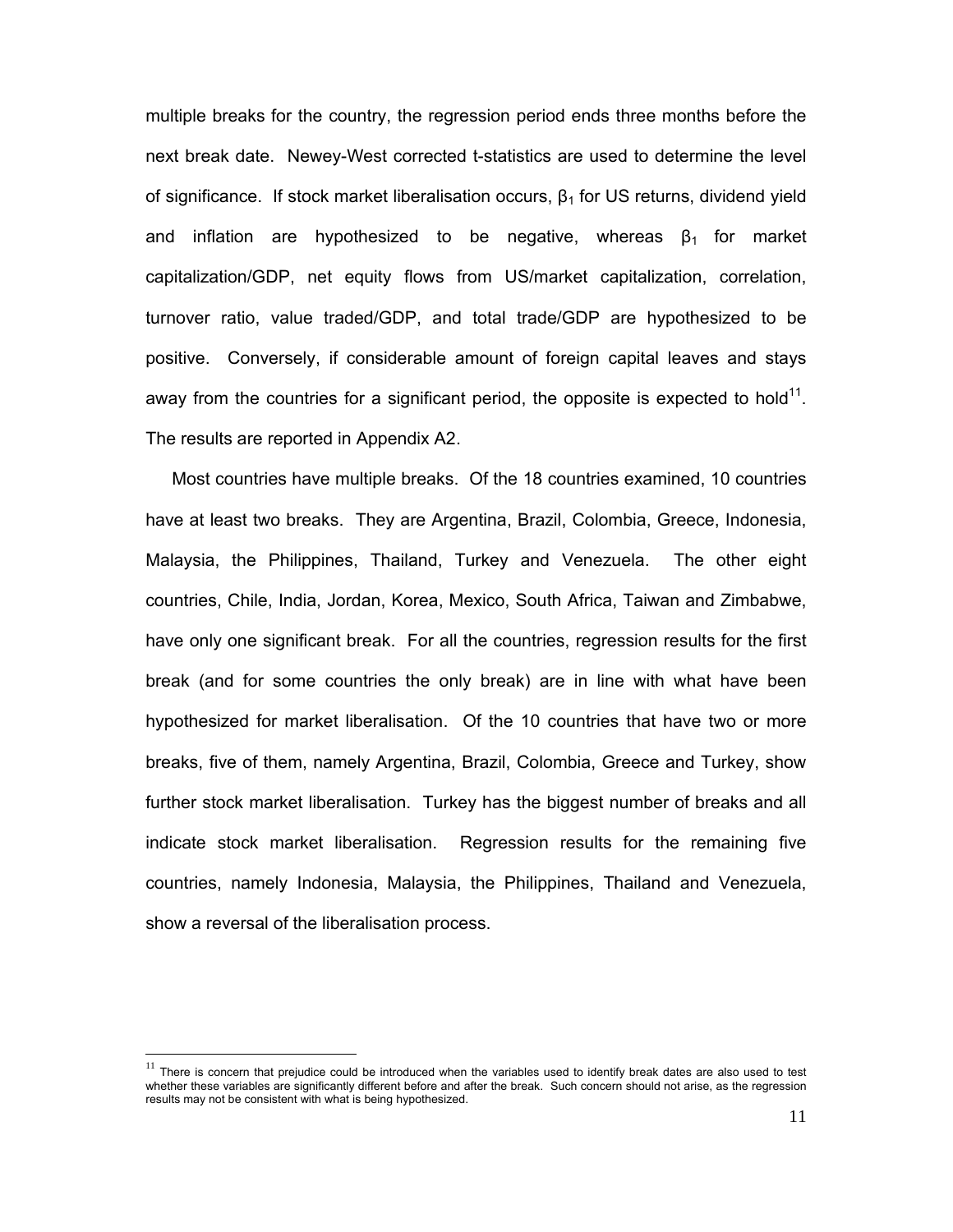### **4. Impacts of Stock Market Liberalisation on Industry-level Economic Variables**

The impact of stock market liberalisation on four industry-level economic variables, namely, (a) growth in real value added, (b) growth in real wages per worker (c) growth in number of employees and (d) growth in number of firms are examined for 17 countries<sup>12</sup>. Annual data on value added, wages, number of employees and number of firms required for difference-in-differences regressions are collected from United Nations Industrial Development Organization's (UNIDO) Industrial Statistics Database  $(3$ -digit $)^{13}$ .

Since only annual data are available, the break months have to be converted to break years. If the break falls on or before June, that year will be the break year; if the break occurs after June, the following year will be the break year. For example, the break year for Chile is 1990 since the break month is before June. On the other hand, the break year for Taiwan is 1989 since the break appears after June. Another point to note is that, for some countries, data for periods showing signs of reversal to the market liberalisation process are excluded. For example, data on Malaysia after 1997 are excluded as there are signs indicating a reversal of the market liberalisation process on June 1998.

The difference-in-difference regression is as follows,

 $\overline{a}$ 

$$
\mathbf{y}_{it} = \gamma_i + \lambda_i t + \lambda_2 t \mathbf{d}_i + \lambda_3 t \mathbf{d}_t + \lambda_4 t \mathbf{d}_i \mathbf{d}_t + \mu_{it}
$$

where  $y_{it}$  is the variable of interest,  $y_i$  is the intercept term that is allowed to vary from one industry to another, *t* is a time trend. The dummy variable, *d*<sup>i</sup> equals to zero if

 $12$  Argentina, Chile, Colombia, Greece, India, Indonesia, Jordan, Korea, Malaysia, Mexico, the Philippines, South Africa, Taiwan, Thailand, Turkey, Venezuela and Zimbabwe for the period 1981 – 2000. Brazil is not examined because the available data are too sparse for any meaningful study.

 $13$  The analyses in this paper are restricted to industrial sectors for two reasons, (i) to mitigate distortions due to the dependence on country-specific factors such as natural resources, and (ii) only data on industrial sectors are available from UNIDO database.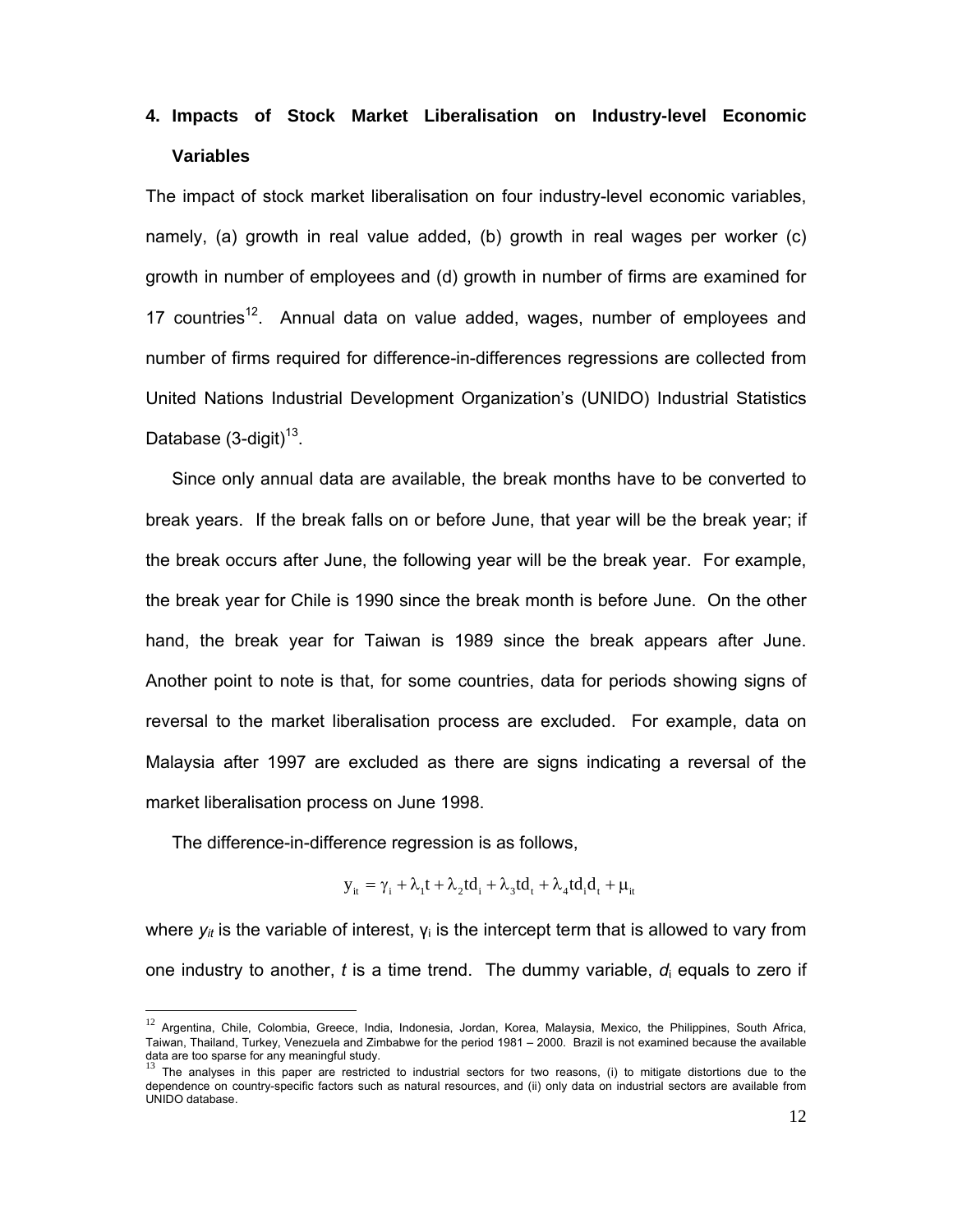the industry belongs to the control group and equals to one if the industry belongs to the treatment group, while  $d_t$ , equals to zero before stock market liberalisation and equals to one after stock market liberalisation and  $\varepsilon_{it}$  is the error term and satisfies the assumption,  $E[\mu_{it}|d_i d_i] = 0$ . The coefficient of interest is  $\lambda_4$ , which shows the growth rates of the economic variables of the treatment group, after taking into consideration the growth rates of economic variables of the control group, pre- and post stock market liberalisation. If stock market liberalisation increases the real growth rates of value added, real growth rates of wages per worker, growth rates of number of employees and growth rates of number of firms, then  $\lambda_4$  should be positive.

 In this paper, the control group is selected in two different ways. Since the industries have been segregated according to their external equity financing needs, this is a good starting point. When markets liberalize and foreign funds flow into the countries, industries with the greatest needs of external equity financing will benefit the most. In contrast, industries that have low external equity financing needs will not be significantly affected. Earlier results show that the five industries that have the lowest external equity financing needs are (i) wood products, (ii) pottery, (iii) textile, (iv) rubber products and (v) fabricated metal products. These five industries could thus serve as a control group (Control Group 1). Since both the control group and the treatment group are from the same country, it is very likely that stock market liberalisation is the only factor that affects the treatment group and not the control group. But there are also shortcomings. On one hand, the two groups of industries are not similar. On the other, there could be spillover effect from one group of industries to the other. In order to overcome these limitations, a second control group is also used (Control Group 2). The economic variables of the five industries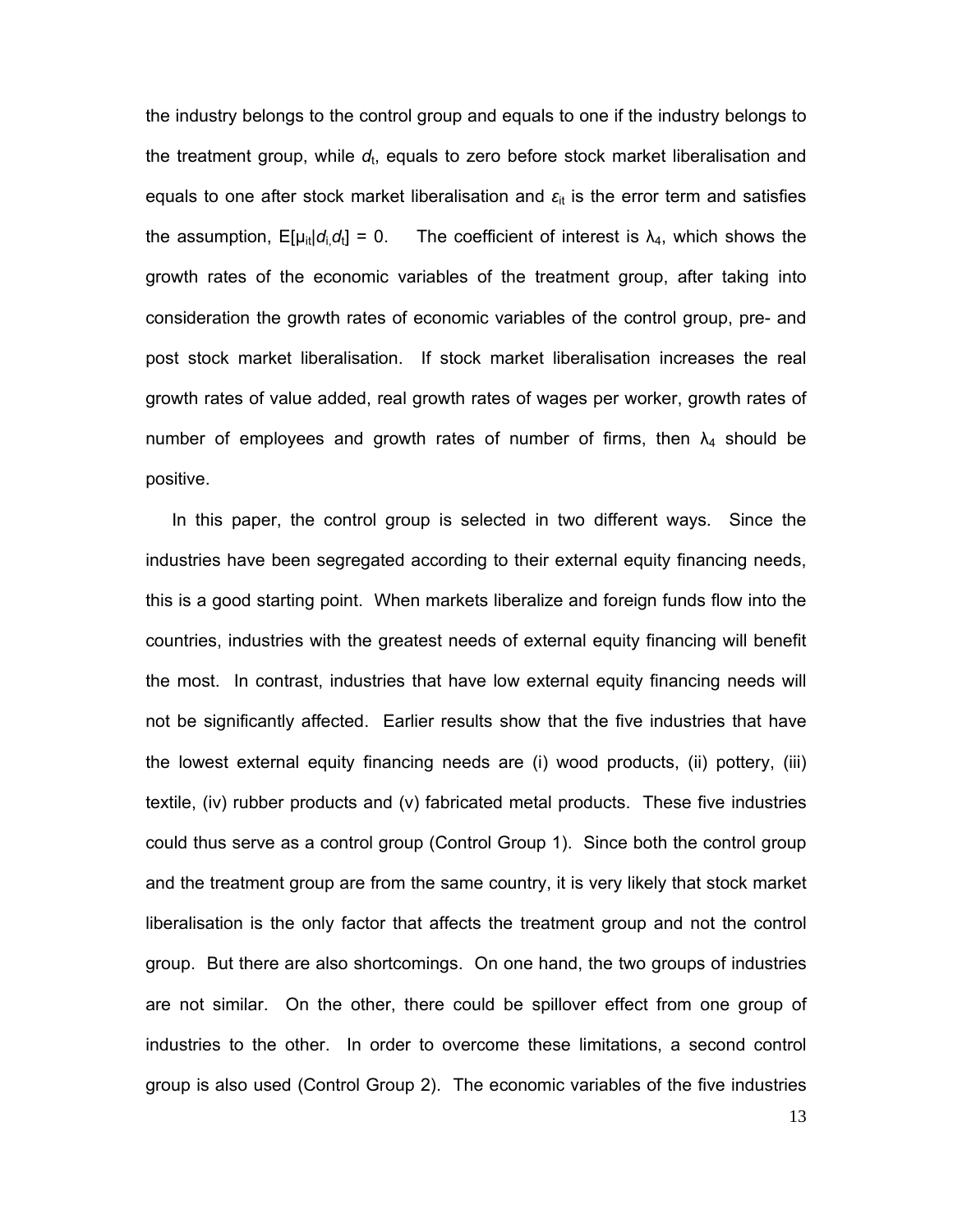that have the highest external equity financing needs are compared to those of identical industries in countries that have not liberalized their stock markets. The countries are selected using information from IFC emerging stock markets factbook. At the end of year 2001, the control countries were still considered non-investible by the IFC<sup>14</sup>. To mitigate the problem of country-specific factors distorting the regression results, data on the six countries are averaged. Regressions using official liberalisation dates reported in Bekaert and Harvey (2000b) as break dates are also performed.

 Table 3 shows the difference-in-differences regression results for real value added growth. Panel A shows the results when Control Group 1 is used. Of the 17 countries examined, only one country (Indonesia) shows significantly higher real value added growth. After stock market liberalisation, real value added growth in Indonesia is, on average, 4% higher. Therefore, the results seem to suggest that stock market liberalisation has no effect on economic growth. Results using official liberalisation dates as break dates are not significantly different. Panel B shows the corresponding regression results when Control Group 2 is used. The results reinforce the view that stock market liberalisation plays an insignificant role in promoting economic growth. Of the 17 countries examined, only three countries show significantly higher value added growth following stock market liberalisation. Stock market liberalisation increases real value added growth rate by 5.8%, 4.6% and 1.2% for Chile, the Philippines and Thailand respectively. Real value added growth rates for Indonesia, however, are no longer significantly higher when Control Group 2 is used. When official liberalisation dates are used as break dates, real

 $\overline{a}$ 

 $14$  The six control countries are Bangladesh, Bolivia, Bulgaria, Ecuador, Kenya and Mauritius. As Bulgaria does not have sufficient data on value added and number of firms, the country is excluded as a component of the control group when examining the impact of stock market liberalisation on real value added growth and growth in number of firms.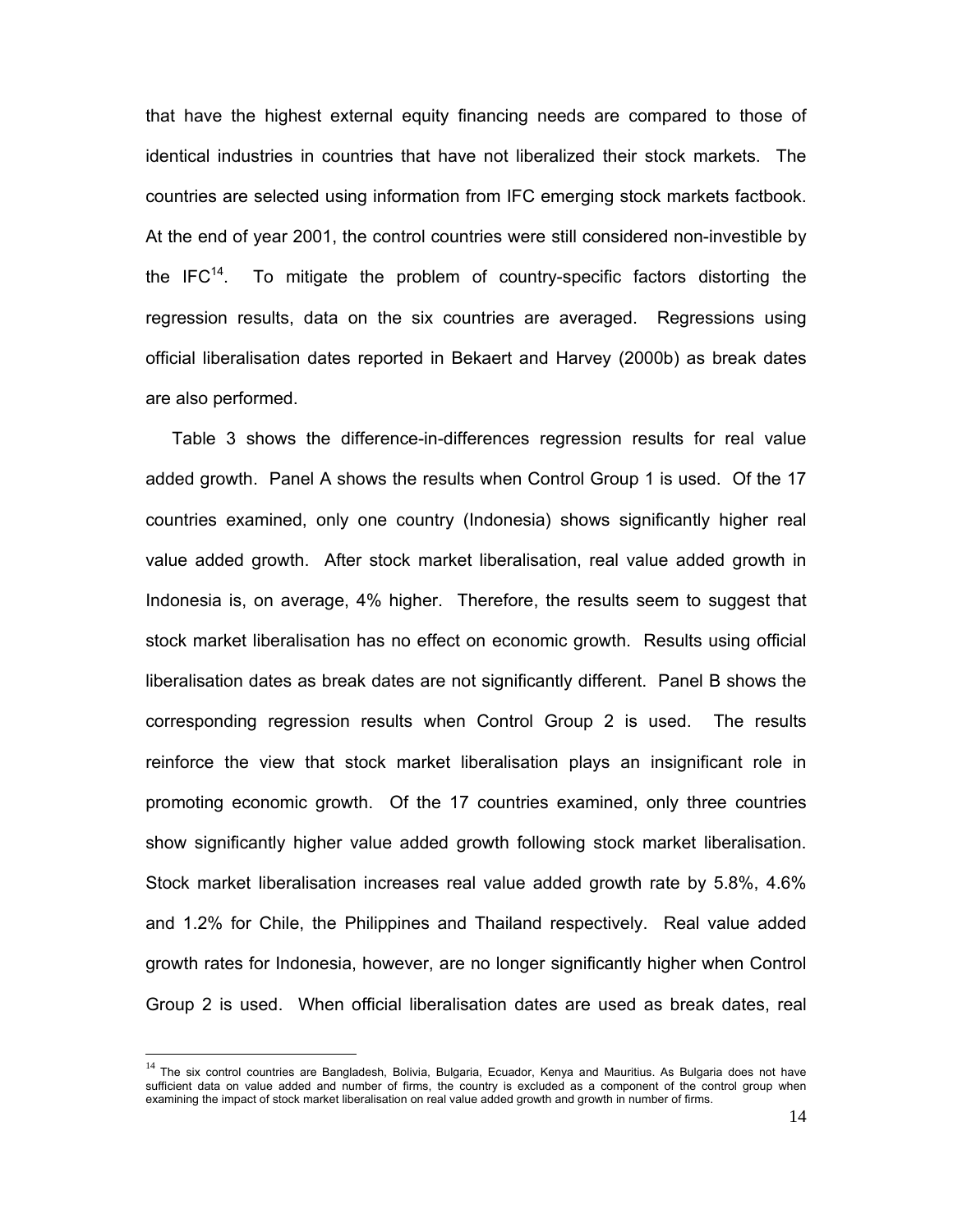value added growth rate for Thailand is no longer significantly higher. In contrast, real value added growth rates for Argentina, Greece, Indonesia and Korea are shown to be significantly higher following stock market liberalisation. Thus, the results seem to suggest that the relationship between financial liberalisation and economic growth is weak.

 Panel A of Table 4 presents the difference-in-differences regression results for growth in real wages per worker when Control Group 1 is used. Only two countries show a significantly higher wages per worker growth rate after stock market liberalisation. Real growth in wages per worker is 1.8% higher in Greece and 1.7% higher in Venezuela. Results from regressions using official liberalisation dates as break dates are similar. Panel B reports the regression results when Control Group 2 is used. Real wages per worker growth rates are, on average, 5% higher following stock market liberalisation. The nine countries that show significantly higher real wages per worker growth rates are Argentina (by 4.8%), Chile (by 9%), Colombia (by 4.3%), Greece (by 3.6%), Indonesia (by 2.7%), Mexico (by 7.4%), Thailand (by 3.9%), Turkey (by 9%) and Venezuela (by 2.4%). On the other hand, India, Korea, South Africa and Taiwan have lower real wages per worker growth after stock market liberalisation. The growth rates fall by 1.8%, 5.5%, 1.5% and 2.4% respectively for the four countries. When the official liberalisation dates are used, growth rate for Indonesia is no longer significantly higher. On the other hand, growth rate for Zimbabwe is now significantly lower.

 Regression results for growth in number of employees are shown in Table 5. Panel A shows that when Control Group 1 is used, four countries have significantly different growth rates in number of employees after stock market liberalisation. While results for Argentina, Indonesia and Zimbabwe show higher growth rates,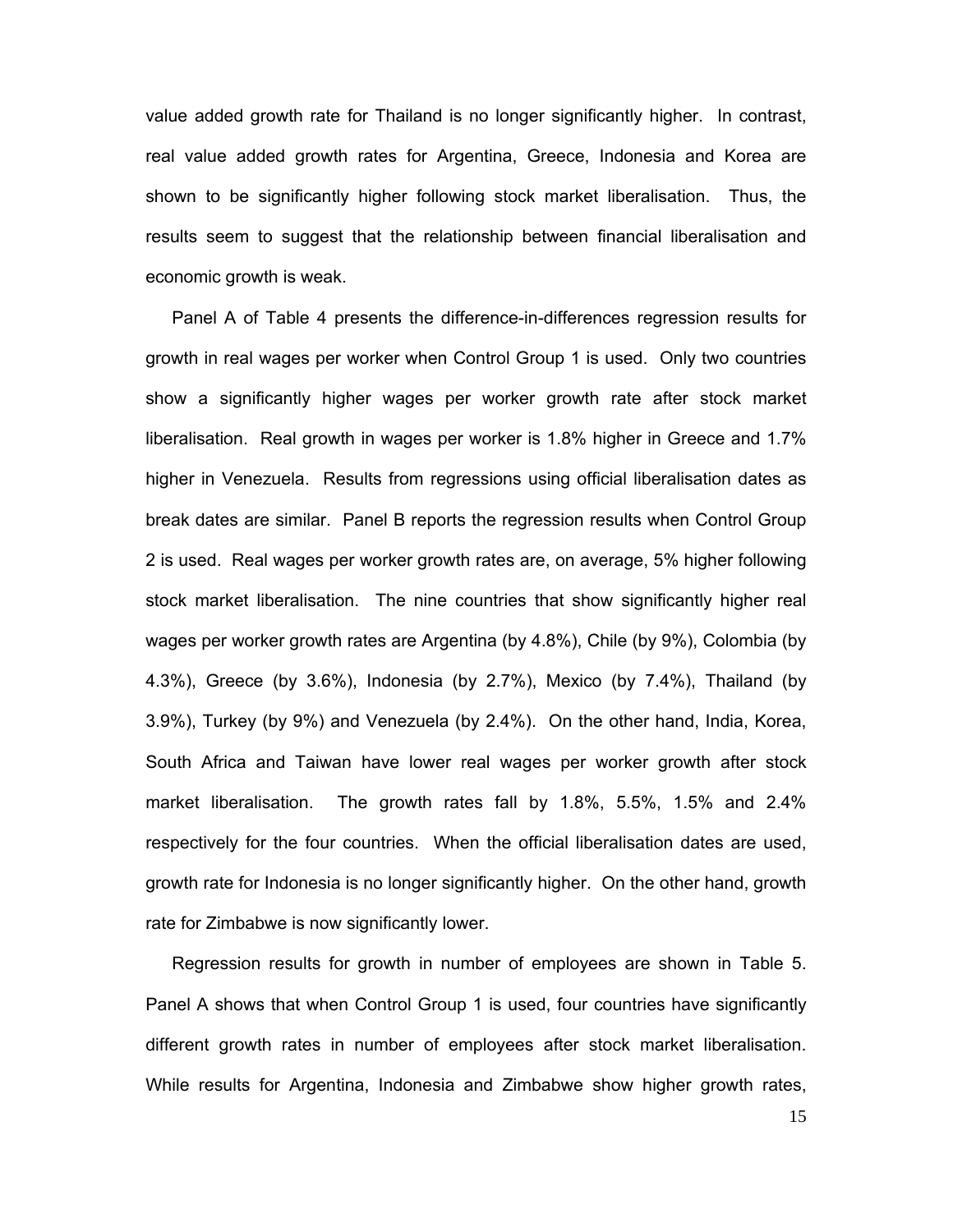results from Venezuela shows lower growth rate. When Control Group 2 is used, results are more consistent and they indicate that stock market liberalisation raises the growth rates of number of employees by 3.4%. The 13 countries that saw higher growth in number of employees after stock market liberalisation are Argentina, Chile, Colombia, Greece, India, Indonesia, Jordan, Malaysia, the Philippines, South Africa, Thailand, Venezuela and Zimbabwe. The highest growth rate is seen in the Philippines (5.9%) whereas the lowest growth rate is seen in Thailand (1.2%).

 The difference-in-differences regression results from Tables 4 and 5 indicate that stock market liberalisations benefit workers by increasing their employment opportunities and at the same time enjoy higher real wages. The fall in the cost of equity capital reduces the cost of production. This encourages firms to produce more, which then translates into higher demand for labour and higher wages per worker. The higher wages paid to worker could also be justified by their higher productivity. Marginal product of labour increases as each worker is now equipped with a greater amount of capital.

 Table 6 presents the regression results for growth in number of firms. Results are inconclusive when Control Group 1 is used. Of the 11 countries examined, only four countries have significantly different growth rates. Of these four countries, three countries, namely Jordan, the Philippines and Thailand, have higher growth rates and the remaining one (Venezuela) shows lower growth. When Control Group 2 is used, regression results indicate that stock market liberalisation increases the growth in number of firms. Seven of the 11 countries examined have higher growth rates. The seven countries are India (2.7%), Indonesia (1.8%), Jordan (5.9%), the Philippines (3.3%), Thailand (3.6%), Venezuela (2.7%) and Zimbabwe (2.9%). Thus, results suggest that stock market liberalisation promotes entrepreneurship.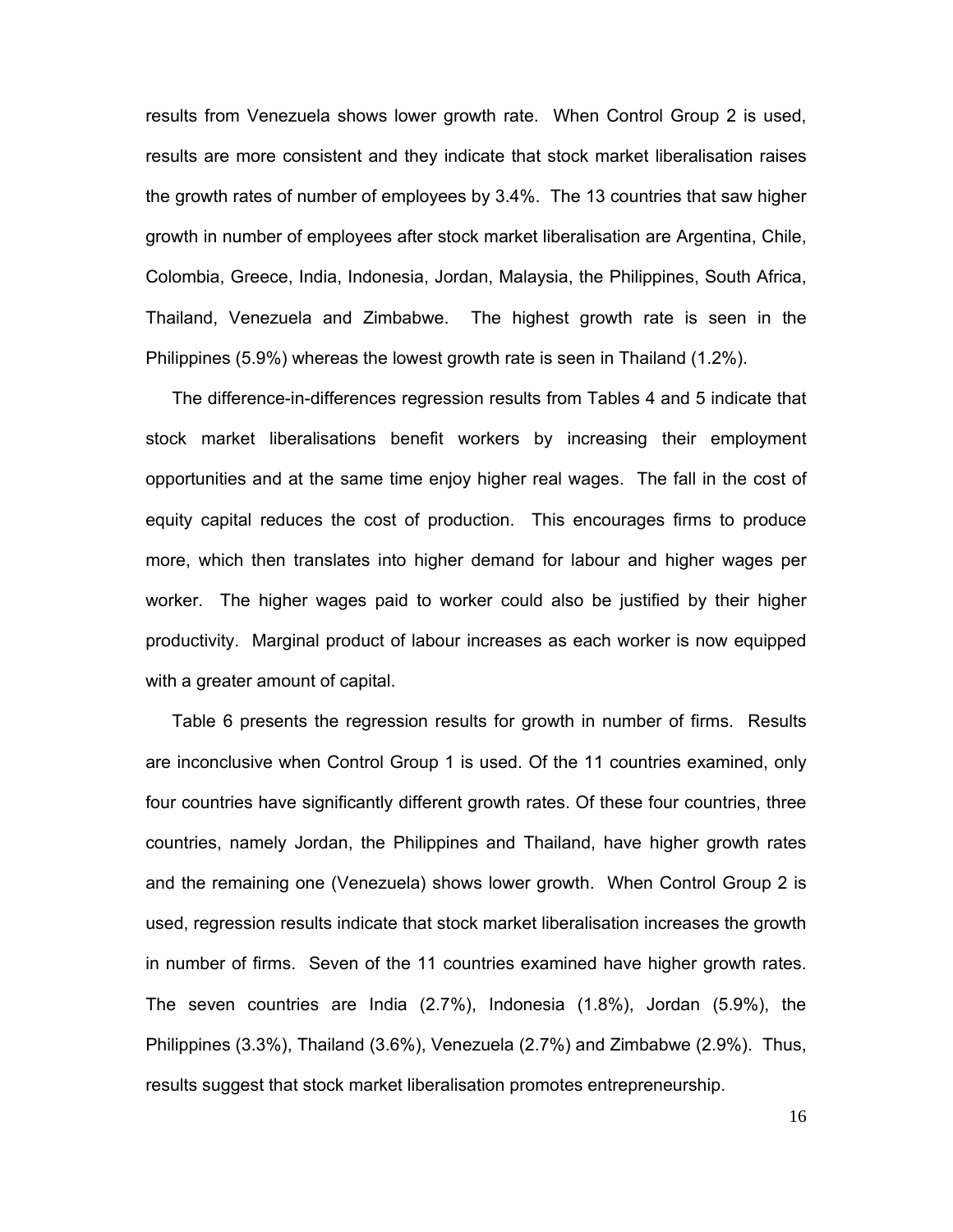#### **5. Conclusions**

The impacts of stock market liberalisation on (i) growth in real value added, (ii) growth in real wages per worker, (iii) growth in number of employees and (iv) growth in number of firms using data on 18 developing countries for the period 1981 – 2000 are examined.

Examining specifically industries that benefit the most from stock market liberalisation allows us to better evaluate the impact of stock market liberalisation on the four economic variables. To find out what these industries are, the paper uses two indicators to measure their needs for external equity financing. The first measure is computed by subtracting retained earnings and long term liabilities from total assets and then divides the results by total assets. The second measure is the ratio of number of public companies to total number of companies. Results show that the five industrial sectors with the lowest external equity financing needs are (i) wood products, (ii) pottery, (iii) textile, (iv) rubber products and (v) fabricated metal products whereas the five industrial sectors with the highest external equity financing needs are (i) professional and scientific equipment, (ii) other chemicals, (iii) electric machinery, (iv) machinery and (v) industrial chemicals.

The use of official liberalisation dates is not suitable, as liberalisation does not signify the actual movement of capital. Using genetic programming, it is found that most of the countries have liberalisation dates later than the official liberalisation dates. Furthermore, most of these countries have multiple liberalisation dates. For all the countries, the first break dates indicate stock market liberalisation, but subsequent break dates signify further liberalisation for some countries and reversal for others. The countries that exhibit reversals to the market liberalisation process are mostly from East Asia.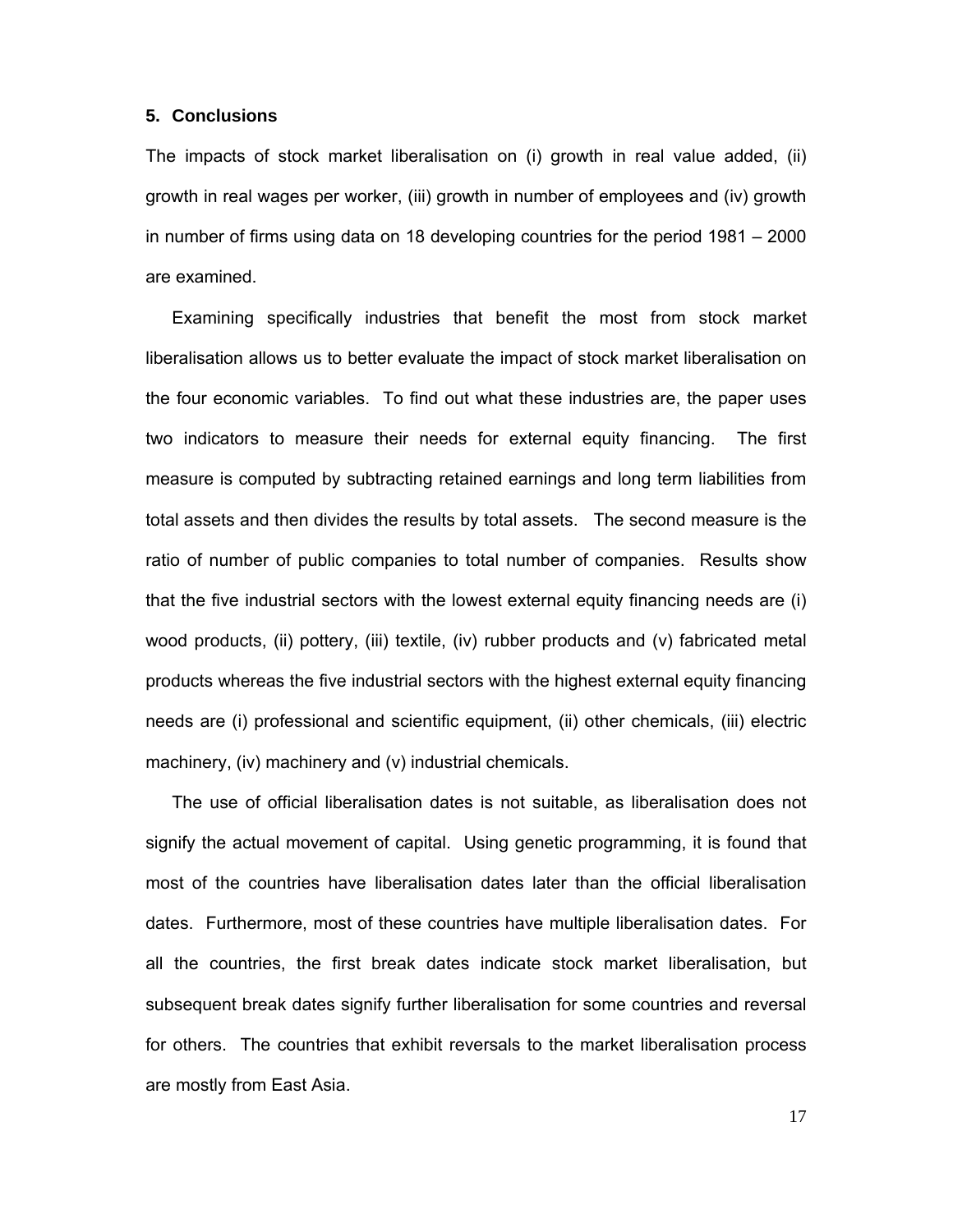Results from difference-in-differences regression show that stock market liberalisations have little impact on the real growth rates of value added. On the other hand, growth rates of real wages per worker, growth rates of number of employees and growth rates of number of firms are significantly higher for most countries after stock market liberalisation.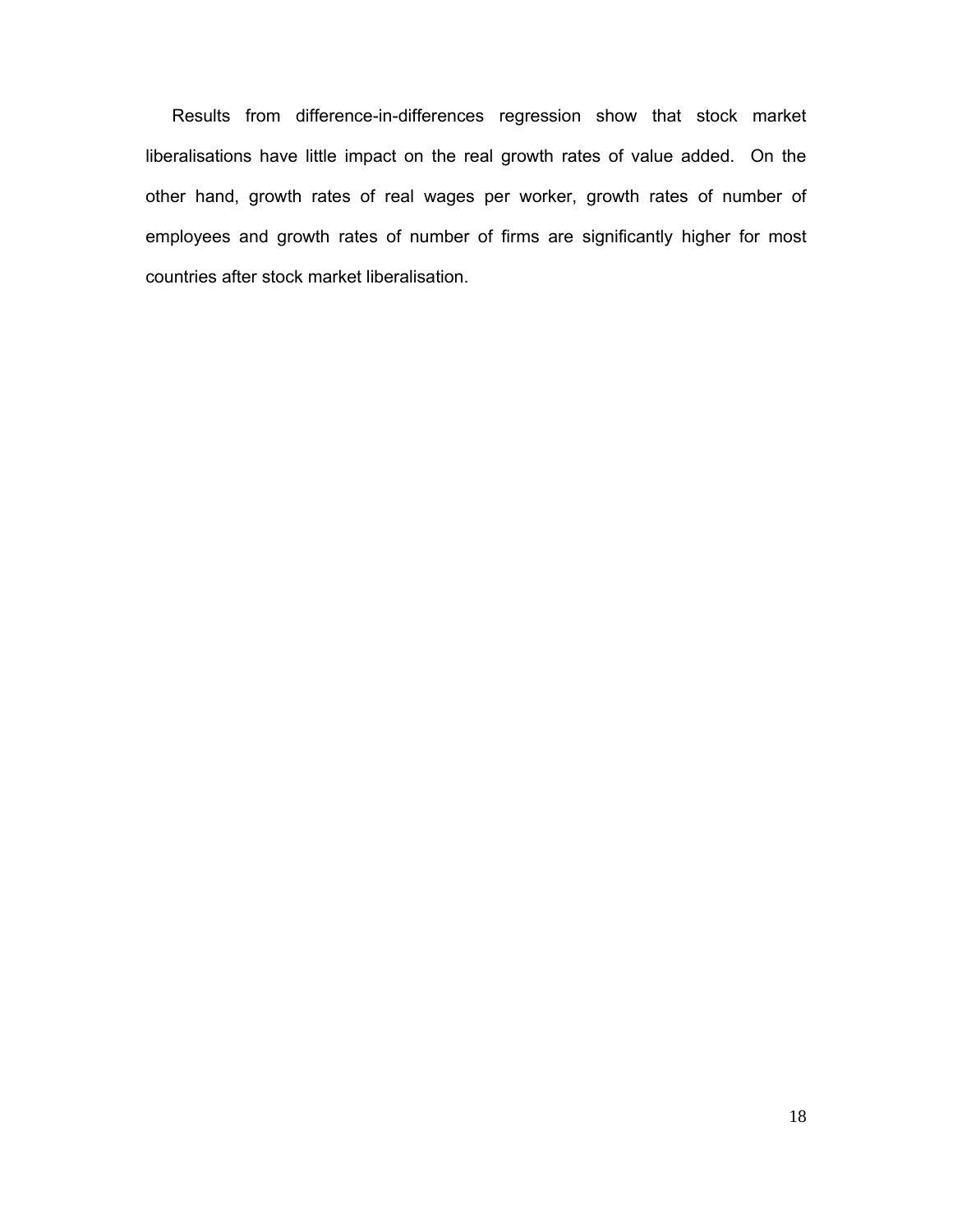#### **Table 1 List of Previous Studies**

| <b>Types of variables</b> | Variables                 | <b>Authors</b>                                                                                                                                                                                 |
|---------------------------|---------------------------|------------------------------------------------------------------------------------------------------------------------------------------------------------------------------------------------|
| Macroeconomic             | Economic growth           | Henry (2003), Edison, Klein, Ricci and Sloek (2002), Edison, Levine, Ricci and Sloek<br>(2002), Bekaert, Harvey and Lundblad (2001b), Levine and Zervos (1998), Kraay<br>(1998), Rodrik (1998) |
|                           | Private investment        | Henry (2003), Henry (2000b)                                                                                                                                                                    |
|                           | Inflation                 | Kim and Singal (2000), Bekaert and Harvey (2000a)                                                                                                                                              |
|                           | Exchange rates            | Kim and Singal (2000), Bekaert and Harvey (2000a)                                                                                                                                              |
|                           | Trade                     | Bekaert and Harvey (2000a)                                                                                                                                                                     |
|                           | Government spending       | Bekaert and Harvey (2000a)                                                                                                                                                                     |
|                           | Income equality           | Das and Mohapatra (2003)                                                                                                                                                                       |
|                           | Capital flow              | Bekaert, Harvey and Lumsdaine (2002b)                                                                                                                                                          |
| Financial                 | Cost of equity            | Henry (2003), Bekaert, Harvey and Lumsdaine (2002b), Bekaert and Harvey (2000b),<br>Errunza and Miller (2000)                                                                                  |
|                           | <b>Risk</b>               | Chari and Henry (2004), Kim and Singal (2000), Bekaert and Harvey (1997), de Santis<br>and Imrohoroglu (1997)                                                                                  |
|                           | Stock prices              | Henry (2000a), Kim and Singal (2000)                                                                                                                                                           |
|                           | Stock market fluctuations | Kaminsky and Schmukler (2003), Edwards, Biscarri and de Gracia (2003)                                                                                                                          |
|                           | Stock market efficiency   | Jain-Chandra (2002), Kim and Singal (2000)                                                                                                                                                     |
|                           | Liquidity                 | Jain-Chandra (2002)                                                                                                                                                                            |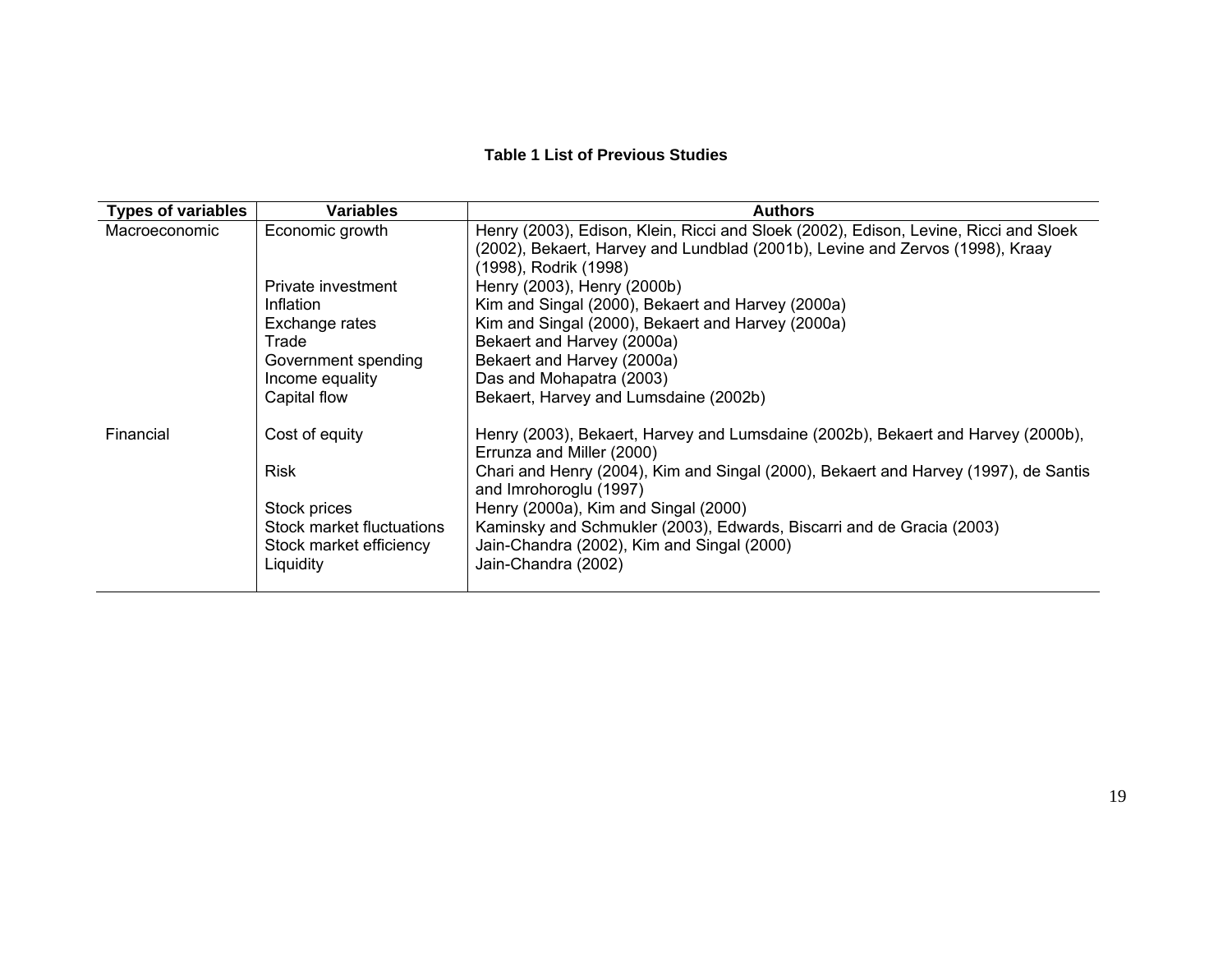#### **Table 2 Industries with the Lowest and Highest External Equity Financing Needs**

Industrial sectors are ranked separately according to their EQFIN80, EQFIN90, PTR90 and PTR98. A 1 is assigned to the sector with the lowest EQFIN80, a 2 is assigned to the sector with the next lowest EQFIN80, and so on. The exercise is repeated for the other three indicators. The ranks are then averaged across the four indicators.

|                                                             | Average Rank |
|-------------------------------------------------------------|--------------|
| Industries with the lowest external equity financing needs  |              |
| Wood products, except furniture (331)                       | 2.00         |
| Pottery, china and earthenware (361)                        | 6.25         |
| Textile (321)                                               | 7.50         |
| Rubber products (355)                                       | 7.50         |
| Fabricated metal products (381)                             | 7.75         |
| Industries with the highest external equity financing needs |              |
| Professional and scientific equipment (385)                 | 27.50        |
| Other Chemicals (352)                                       | 24.75        |
| Machinery, electric (383)                                   | 24.25        |
| Machinery, except electric (382)                            | 21.50        |
| Industrial chemicals (351)                                  | 21.25        |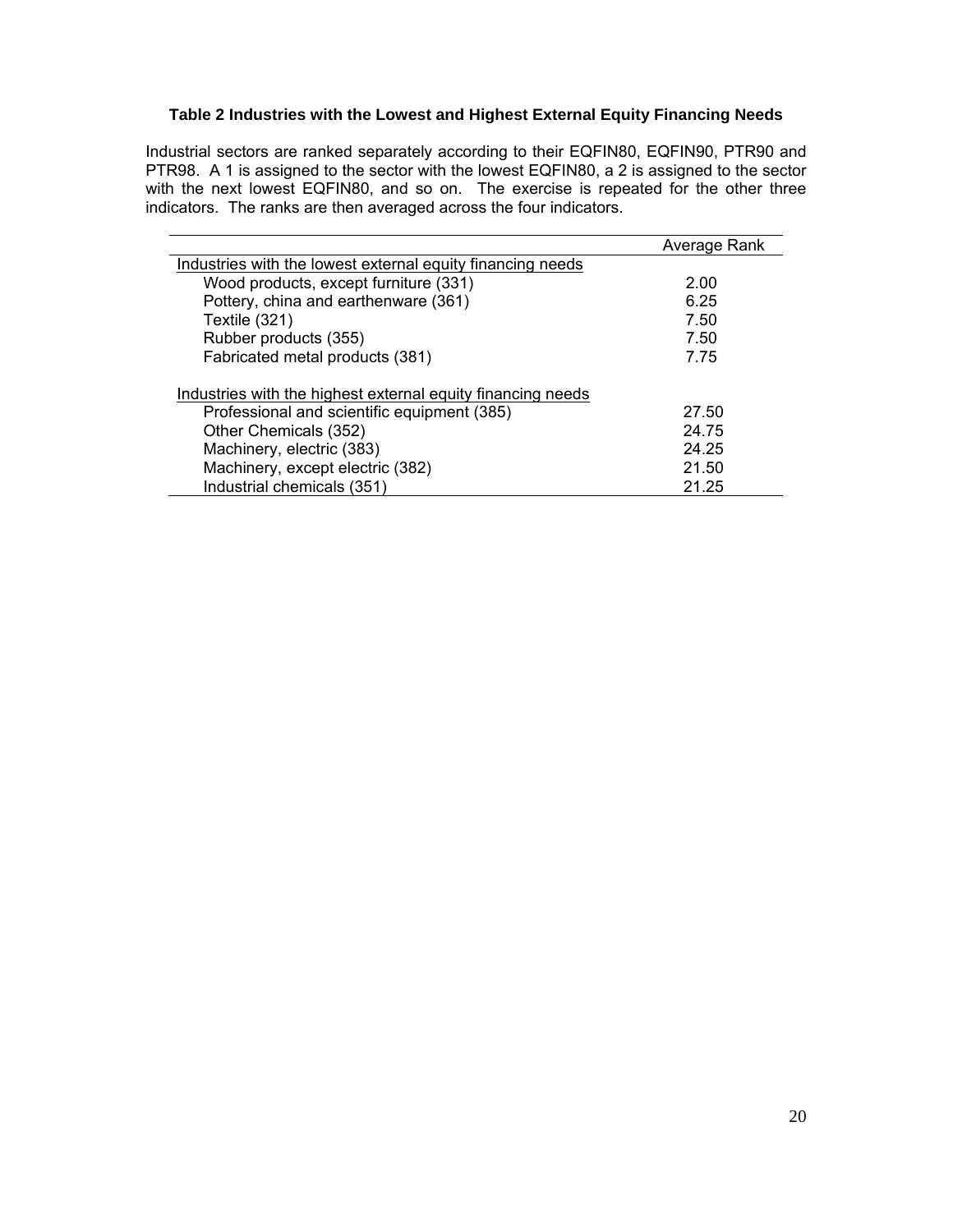#### **Table 3 Difference-in-differences Regression Results for Growth in Real Value Added**

The difference-in-differences regression equation is  $y_{i} = \gamma_i + \lambda_i t + \lambda_2 t d_i + \lambda_3 t d_i + \lambda_4 t d_i d_i + \mu_{i}$ , where  $y_{it}$ is real value added, γ<sub>i</sub> is the intercept term that is allowed to vary from one industry to another, *t* is a time trend. The dummy variable, *d*<sup>i</sup> equals to zero if the industry belongs to the control group and equals to one if the industry belongs to the treatment group, while  $d_t$ , equals to zero before stock market liberalisation and equals to one after stock market liberalisation.  $\lambda_4$  shows whether the value added growth rates are significantly different after stock market liberalisation, after taking into consideration the growth rates of economic variables of the control group. The t-statistics are corrected for heteroskedasticity. Panel A shows results when industrial sectors with the lowest external equity financing needs are used as control group. Panel B shows results when identical industrial sectors in countries that have not undergone stock market liberalisation are used as control group. The second column presents results using break dates determined by GP. The third column presents results using official liberalisation dates. The comment 'Break date coincides' means that the official liberalisation date coincides with that determined by GP.

|  |  | Panel A: Control Group 1 |  |  |
|--|--|--------------------------|--|--|
|--|--|--------------------------|--|--|

|                    | GP-determined break dates |           |                      | Official liberalisation dates |
|--------------------|---------------------------|-----------|----------------------|-------------------------------|
|                    | ٨Δ                        | t-stat.   | λ⊿                   | t-stat.                       |
| Argentina          | 0.0233                    | 1.3812    | 0.0260               | 0.8315                        |
| Chile              | 0.0273                    | 1.4001    |                      | Break date coincides          |
| Colombia           | $-0.0079$                 | $-1.1113$ |                      | Break date coincides          |
| Greece             | 0.0063                    | 0.6011    | 0.0207               | 1.0244                        |
| India              | 0.0005                    | 0.0736    |                      | Break date coincides          |
| Indonesia          | 0.0392                    | 2.6193**  | 0.0678               | 3.6879**                      |
| Jordan             | $-0.0328$                 | $-1.3457$ | 0.0031               | 0.1092                        |
| Korea              | $-0.0050$                 | $-0.2234$ | $-0.0017$            | -0.1512                       |
| Malaysia           | $-0.0114$                 | $-1.0013$ | $-0.0157$            | -0.7349                       |
| Mexico             | $-0.0257$                 | $-1.6047$ | $-0.0287$            | $-1.4639$                     |
| <b>Philippines</b> | $-0.0009$                 | $-0.0444$ |                      | Break date coincides          |
| S. Africa          | $-0.0069$                 | $-0.8497$ | n.a.                 | n.a.                          |
| Taiwan             | $-0.0038$                 | $-0.2477$ | $-0.0014$            | $-0.1555$                     |
| Thailand           | 0.0906                    | 1.5711    | 0.0966               | 1.1899                        |
| Turkey             | 0.0140                    | 0.7771    | Break date coincides |                               |
| Venezuela          | $-0.0060$                 | $-0.4995$ | $-0.0085$            | $-0.8675$                     |
| Zimbabwe           | 0.0185                    | 0.9809    | 0.0283               | 1.6461                        |

\*\* 1% level of significance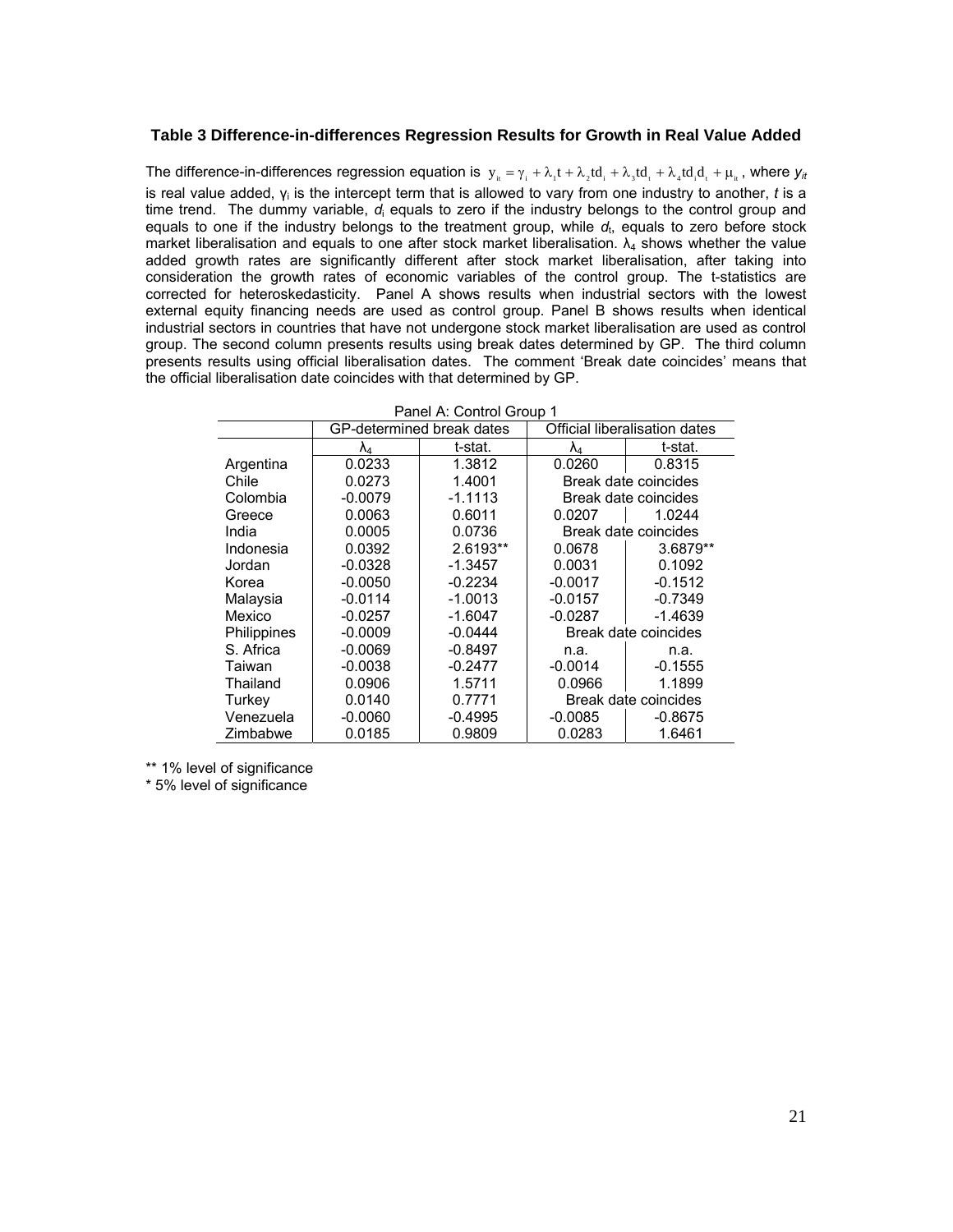| Panel B: Control Group 2 |           |                           |                               |                      |  |
|--------------------------|-----------|---------------------------|-------------------------------|----------------------|--|
|                          |           | GP-determined break dates | Official liberalisation dates |                      |  |
|                          | λ4        | t-stat.                   | λΔ                            | t-stat.              |  |
| Argentina                | 0.0355    | 1.8475                    | 0.0917                        | 2.5006*              |  |
| Chile                    | 0.0577    | 2.7115**                  |                               | Break date coincides |  |
| Colombia                 | 0.0110    | 0.7946                    |                               | Break date coincides |  |
| Greece                   | 0.0112    | 0.6423                    | 0.0478                        | $2.1281*$            |  |
| India                    | $-0.0045$ | $-0.4531$                 |                               | Break date coincides |  |
| Indonesia                | 0.0180    | 1.1599                    | 0.0792                        | 3.9788**             |  |
| Jordan                   | $-0.0238$ | $-1.6857$                 | $-0.0172$                     | $-1.2623$            |  |
| Korea                    | 0.0054    | 0.2544                    | 0.0372                        | 3.0494**             |  |
| Malaysia                 | 0.0139    | 1.0191                    | 0.0317                        | 1.3748               |  |
| Mexico                   | $-0.0097$ | $-0.4952$                 | $-0.0130$                     | $-0.5894$            |  |
| <b>Philippines</b>       | 0.0459    | $2.5327*$                 |                               | Break date coincides |  |
| S. Africa                | $-0.0214$ | $-1.9185$                 | n.a.                          | n.a.                 |  |
| Taiwan                   | $-0.0268$ | $-1.5784$                 | $-0.0345$                     | $-1.7676$            |  |
| Thailand                 | 0.0120    | $2.2149*$                 | 0.0146                        | 1.9387               |  |
| Turkey                   | 0.0302    | 1.4022                    |                               | Break date coincides |  |
| Venezuela                | 0.0197    | 1.5715                    | 0.0213                        | 1.1564               |  |
| Zimbabwe                 | 0.0128    | 0.7236                    | -0.0017                       | $-0.1018$            |  |

Panel B: Control Group 2

\*\* 1% level of significance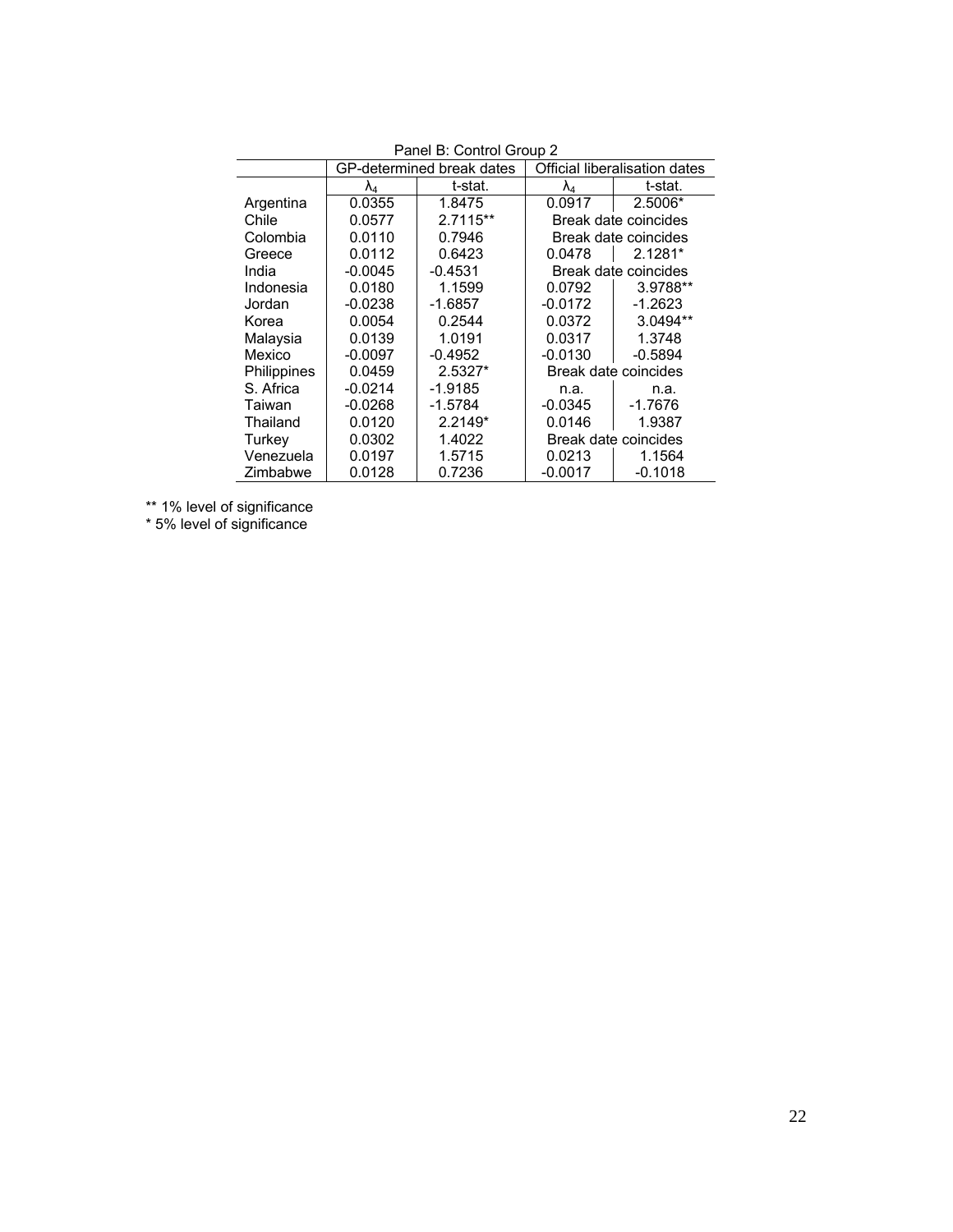#### **Table 4 Difference-in-differences Regression Results for Growth in Real Wages Per Worker**

The difference-in-differences regression equation is  $y_{i} = \gamma_i + \lambda_i t + \lambda_j t d_i + \lambda_j t d_i + \lambda_4 t d_i d_t + \mu_{i_t}$ , where  $y_{it}$ is real wages per worker,  $y_i$  is the intercept term that is allowed to vary from one industry to another,  $t$ is a time trend. The dummy variable, *d*<sup>i</sup> equals to zero if the industry belongs to the control group and equals to one if the industry belongs to the treatment group, while  $d_t$ , equals to zero before stock market liberalisation and equals to one after stock market liberalisation.  $\lambda_4$  shows whether the growth rates in real wages per worker are significantly different after stock market liberalisation, after taking into consideration the growth rates of economic variables of the control group. The t-statistics are corrected for heteroskedasticity. Panel A shows results when industrial sectors with the lowest external equity financing needs are used as control group. Panel B shows results when identical industrial sectors in countries that have not undergone stock market liberalisation are used as control group. The second column presents results using break dates determined by GP. The third column presents results using official liberalisation dates. The comment 'Break date coincides' means that the official liberalisation date coincides with that determined by GP.

| $\frac{1}{2}$ and $\frac{1}{2}$ . So no show that |             |                           |                         |                      |  |
|---------------------------------------------------|-------------|---------------------------|-------------------------|----------------------|--|
|                                                   |             | GP-determined break dates | Official liberalisation |                      |  |
|                                                   |             |                           | dates                   |                      |  |
|                                                   | $\lambda_4$ | t-stat.                   | $\lambda_4$             | t-stat.              |  |
| Argentina                                         | $-0.0084$   | $-0.3579$                 | $-0.0048$               | $-0.1415$            |  |
| Chile                                             | $-0.0085$   | $-0.6232$                 |                         | Break date coincides |  |
| Colombia                                          | 0.0006      | 0.1083                    |                         | Break date coincides |  |
| Greece                                            | 0.0181      | 2.0066*                   | 0.0102                  | 0.7142               |  |
| India                                             | $-0.0003$   | $-0.0688$                 | Break date coincides    |                      |  |
| Indonesia                                         | $-0.0024$   | $-0.3316$                 | $-0.0115$               | $-1.1789$            |  |
| Jordan                                            | $-0.0008$   | $-0.0808$                 | -0.0006                 | $-0.0012$            |  |
| Korea                                             | $-0.0061$   | $-0.4345$                 | $-0.0020$               | $-0.2582$            |  |
| Malaysia                                          | $-0.0060$   | $-1.3506$                 | -0.0152                 | $-1.6082$            |  |
| Mexico                                            | 0.0037      | 0.2490                    | 0.0048                  | 0.3075               |  |
| Philippines                                       | $-0.0065$   | $-0.9486$                 |                         | Break date coincides |  |
| S. Africa                                         | $-0.0072$   | $-1.4245$                 | n.a.                    | n.a                  |  |
| Taiwan                                            | $-0.0006$   | $-0.0633$                 | $-0.0028$               | $-0.4963$            |  |
| Thailand                                          | 0.0083      | 0.4836                    | 0.0015                  | 0.0854               |  |
| Turkey                                            | $-0.0005$   | $-0.0278$                 | Break date coincides    |                      |  |
| Venezuela                                         | 0.0171      | 1.9851*                   | 0.0194                  | 2.1952*              |  |
| Zimbabwe                                          | 0.0012      | 0.1239                    | 0.0039                  | 0.3987               |  |

|  |  | Panel A: Control Group 1 |  |  |
|--|--|--------------------------|--|--|
|--|--|--------------------------|--|--|

\*\* 1% level of significance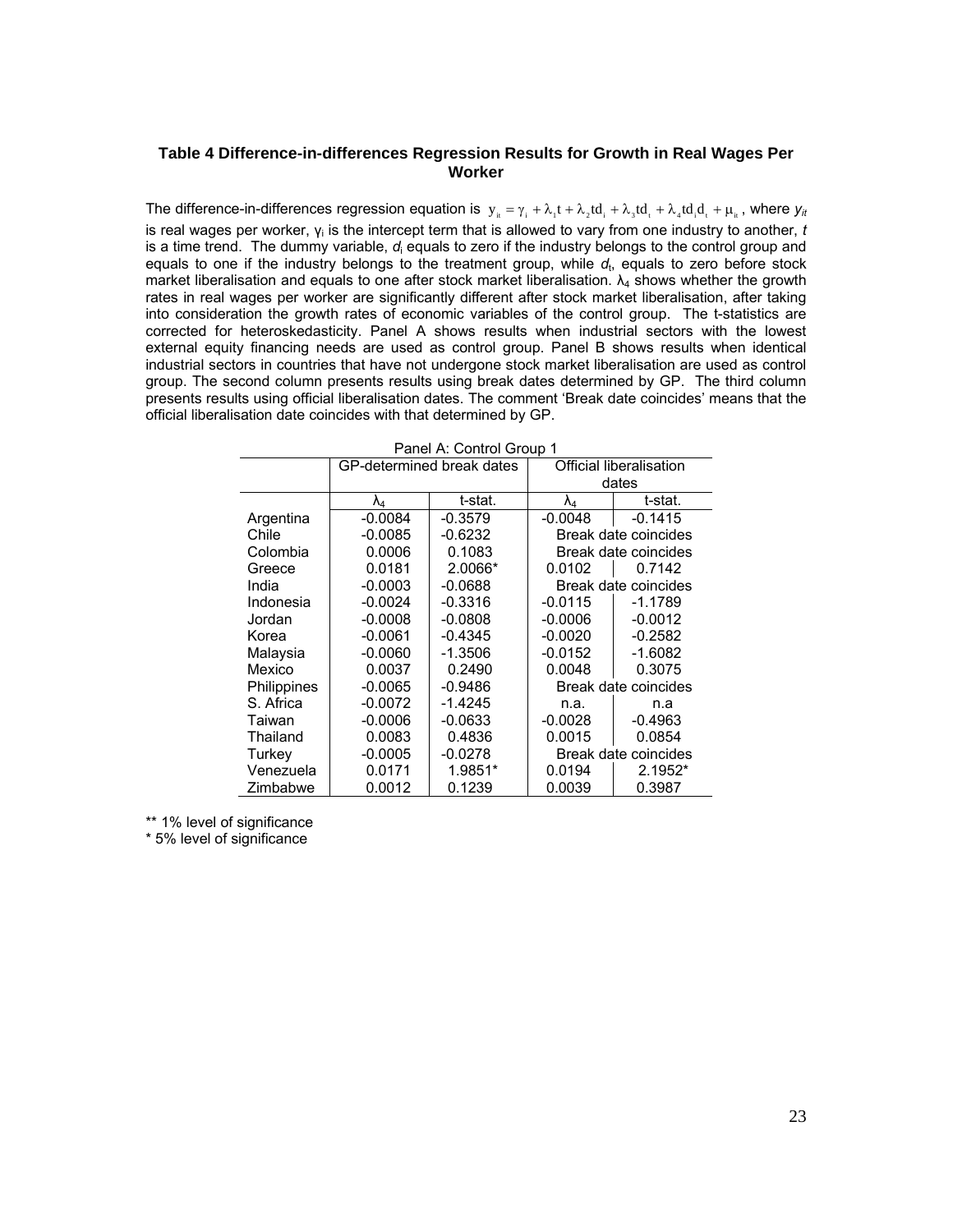| Panel B: Control Group 2 |                           |             |                               |                      |  |
|--------------------------|---------------------------|-------------|-------------------------------|----------------------|--|
|                          | GP-determined break dates |             | Official liberalisation dates |                      |  |
|                          | $\lambda_4$               | t-stat.     | λ4                            | t-stat.              |  |
| Argentina                | 0.0482                    | 2.5927*     | 0.1633                        | 6.3736**             |  |
| Chile                    | 0.0903                    | 5.9712**    |                               | Break date coincides |  |
| Colombia                 | 0.0434                    | 6.8337**    |                               | Break date coincides |  |
| Greece                   | 0.0359                    | 3.9747**    | 0.0622                        | 4.5593**             |  |
| India                    | $-0.0176$                 | $-3.5672**$ |                               | Break date coincides |  |
| Indonesia                | 0.0267                    | 4.2654**    | 0.0156                        | 1.9318               |  |
| Jordan                   | $-0.0069$                 | $-0.8434$   | $-0.0047$                     | $-0.7547$            |  |
| Korea                    | $-0.0554$                 | $-5.1244**$ | $-0.0221$                     | $-3.3358**$          |  |
| Malaysia                 | 0.0089                    | 1.5541      | 0.0032                        | 0.3486               |  |
| Mexico                   | 0.0737                    | $6.1255**$  | 0.0946                        | 7.1219**             |  |
| Philippines              | 0.0075                    | 1.0966      |                               | Break date coincides |  |
| S. Africa                | $-0.0154$                 | $-2.8800**$ | n.a.                          | n.a.                 |  |
| Taiwan                   | $-0.0241$                 | $-2.7926**$ | $-0.0122$                     | $-2.0236*$           |  |
| Thailand                 | 0.0392                    | 3.9958**    | 0.0348                        | 2.2216*              |  |
| Turkey                   | 0.0901                    | 6.8732**    |                               | Break date coincides |  |
| Venezuela                | 0.0242                    | 3.1498**    | 0.0342                        | $3.4241**$           |  |
| Zimbabwe                 | -0.0039                   | $-0.4484$   | $-0.0178$                     | $-2.0377*$           |  |

Panel B: Control Group 2

\*\* 1% level of significance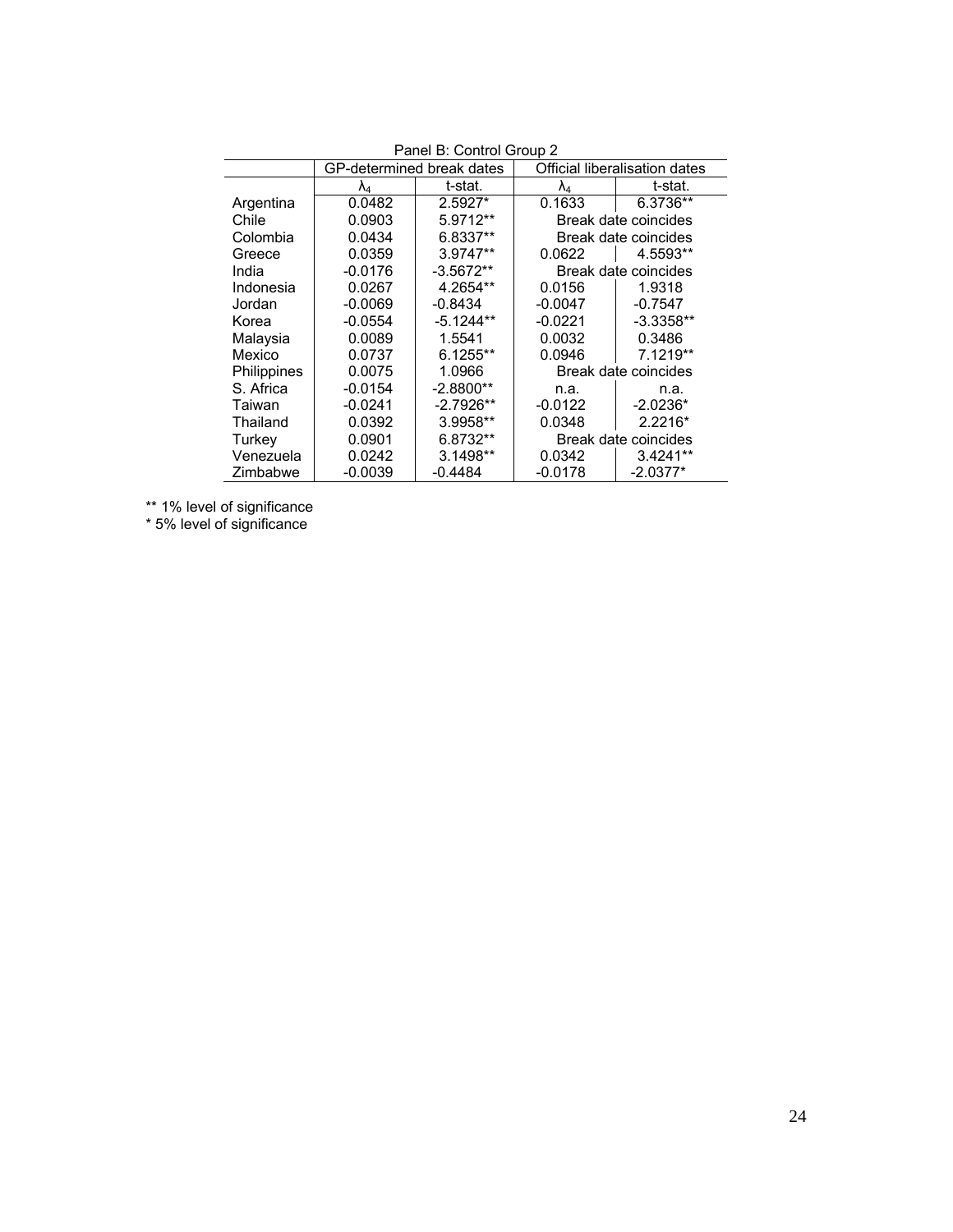#### **Table 5 Difference-in-differences Regression Results for Growth in Number of Employees**

The difference-in-differences regression equation is  $y_{i} = \gamma_i + \lambda_i t + \lambda_j t d_i + \lambda_j t d_i + \lambda_4 t d_i d_t + \mu_{i_t}$ , where  $y_{it}$ is the number of employees,  $y_i$  is the intercept term that is allowed to vary from one industry to another, *t* is a time trend. The dummy variable, *d*<sup>i</sup> equals to zero if the industry belongs to the control group and equals to one if the industry belongs to the treatment group, while *d*t, equals to zero before stock market liberalisation and equals to one after stock market liberalisation.  $\lambda_4$  shows whether the growth rates in number of employees are significantly different after stock market liberalisation, after taking into consideration the growth rates of economic variables of the control group. The t-statistics are corrected for heteroskedasticity. Panel A shows results when industrial sectors with the lowest external equity financing needs are used as control group. Panel B shows results when identical industrial sectors in countries that have not undergone stock market liberalisation are used as control group. The second column presents results using break dates determined by GP. The third column presents results using official liberalisation dates. The comment 'Break date coincides' means that the official liberalisation date coincides with that determined by GP.

|             |           | GP-determined break dates |                      | Official liberalisation dates |
|-------------|-----------|---------------------------|----------------------|-------------------------------|
|             | $\Lambda$ | t-stat.                   | λ⊿                   | t-stat.                       |
| Argentina   | 0.0384    | 5.8785**                  | 0.0337               | 4.0209**                      |
| Chile       | 0.0285    | 1.9488                    |                      | Break date coincides          |
| Colombia    | $-0.0105$ | -1.7963                   |                      | Break date coincides          |
| Greece      | $-0.0037$ | $-0.6754$                 | $-0.0042$            | $-0.4783$                     |
| India       | 0.0001    | 0.0034                    |                      | Break date coincides          |
| Indonesia   | 0.0301    | 3.6176**                  | 0.0266               | 2.2262*                       |
| Jordan      | $-0.0048$ | $-0.2371$                 | 0.0099               | 0.5587                        |
| Korea       | 0.0114    | 0.5580                    | 0.0071               | 0.5375                        |
| Malaysia    | 0.0077    | 0.7010                    | 0.0031               | 0.1953                        |
| Mexico      | $-0.0191$ | $-1.1569$                 | $-0.0231$            | $-1.1921$                     |
| Philippines | 0.0076    | 0.5515                    |                      | Break date coincides          |
| S. Africa   | 0.0005    | 0.1094                    | n.a.                 | n.a.                          |
| Taiwan      | 0.0120    | 1.2571                    | 0.0063               | 0.9202                        |
| Thailand    | 0.0566    | 1.7635                    | 0.0704               | 1.6056                        |
| Turkey      | $-0.0026$ | $-0.3064$                 | Break date coincides |                               |
| Venezuela   | $-0.0193$ | $-2.7981**$               | $-0.0060$            | $-0.6412$                     |
| Zimbabwe    | 0.0359    | 4.0057**                  | 0.0297               | 3.4067**                      |

Panel A: Control Group 1

\*\* 1% level of significance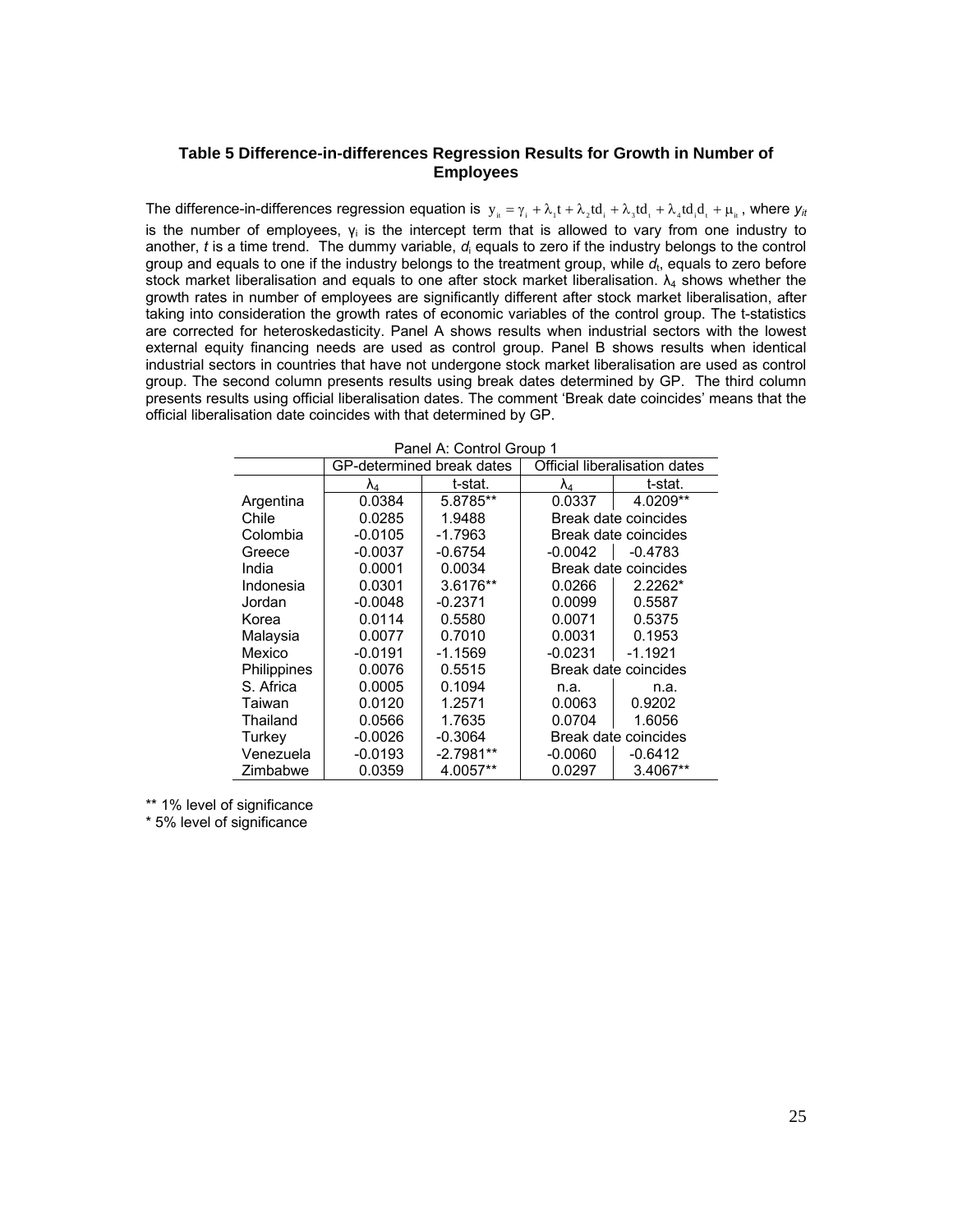| Panel B: Control Group 2 |             |                           |                               |                      |  |
|--------------------------|-------------|---------------------------|-------------------------------|----------------------|--|
|                          |             | GP-determined break dates | Official liberalisation dates |                      |  |
|                          | $\lambda_4$ | t-stat.                   | λ4                            | t-stat.              |  |
| Argentina                | 0.0427      | 6.8770**                  | 0.0283                        | 3.0278**             |  |
| Chile                    | 0.0299      | 2.4350*                   |                               | Break date coincides |  |
| Colombia                 | 0.0386      | 5.1852**                  |                               | Break date coincides |  |
| Greece                   | 0.0221      | 2.3748*                   | 0.0230                        | 1.9780               |  |
| India                    | 0.0317      | 6.0385**                  |                               | Break date coincides |  |
| Indonesia                | 0.0366      | 4.3228**                  | 0.0463                        | 3.9994**             |  |
| Jordan                   | 0.0383      | 5.1493**                  | 0.0126                        | 1.6656               |  |
| Korea                    | 0.0161      | 1.2531                    | 0.0106                        | 1.4001               |  |
| Malaysia                 | 0.0531      | 5.6883**                  | 0.0643                        | 4.9039**             |  |
| Mexico                   | $-0.0112$   | $-0.6606$                 | -0.0137                       | $-1.2315$            |  |
| Philippines              | 0.0591      | 5.5969**                  |                               | Break date coincides |  |
| S. Africa                | 0.0231      | 4.0897**                  | n.a.                          | n.a.                 |  |
| Taiwan                   | $-0.0092$   | $-1.0232$                 | $-0.0177$                     | $-1.3993$            |  |
| Thailand                 | 0.0122      | 4.0808**                  | 0.0196                        | $3.0372**$           |  |
| Turkey                   | 0.0209      | 1.8719                    |                               | Break date coincides |  |
| Venezuela                | 0.0128      | 1.9743*                   | 0.0228                        | 2.3090*              |  |
| Zimbabwe                 | 0.0372      | 4.7832**                  | 0.0405                        | 5.1756**             |  |

Panel B: Control Group 2

\*\* 1% level of significance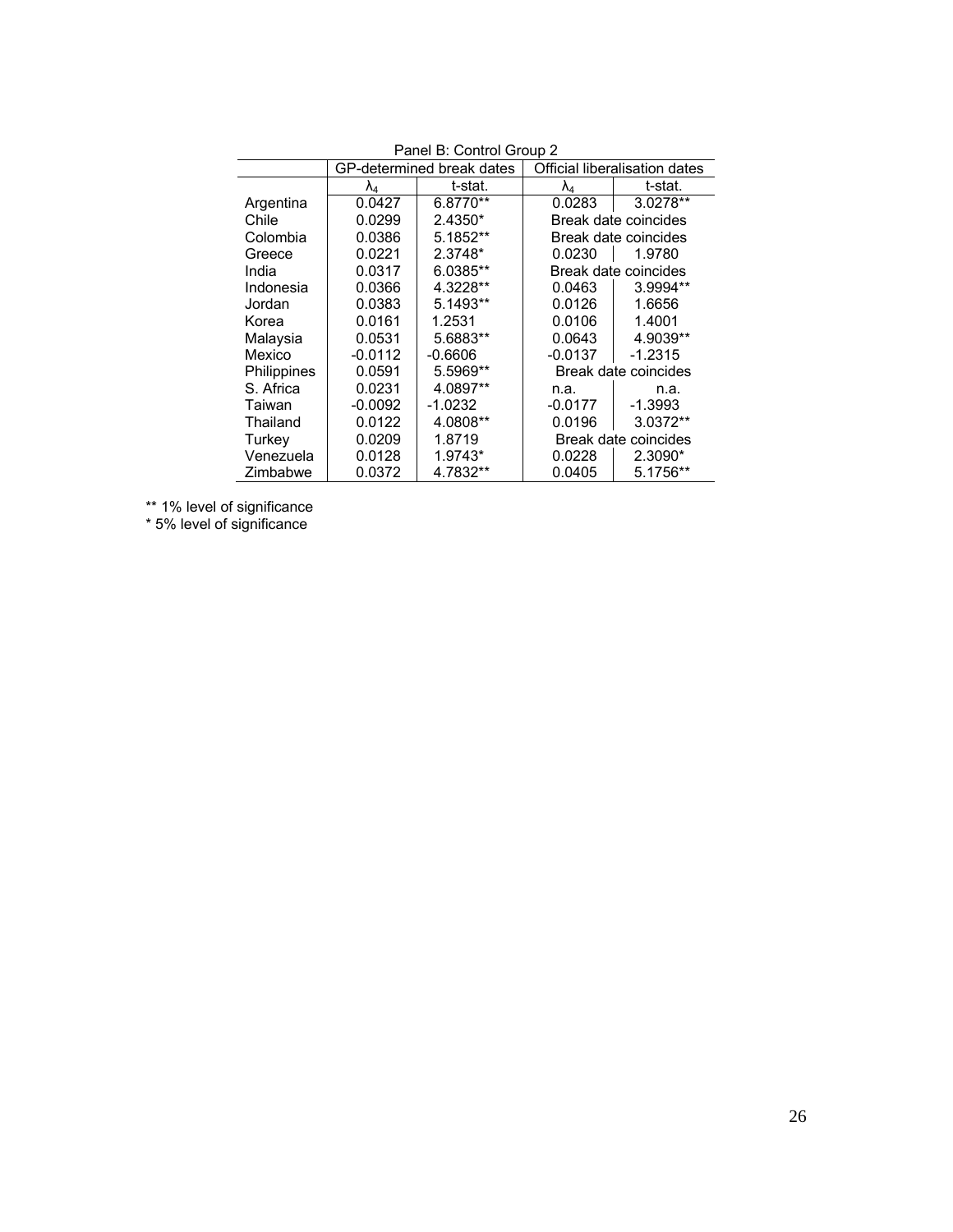#### **Table 6 Difference-in-differences Regression Results for Growth in Number of Firms**

The difference-in-differences regression equation is  $y_{ii} = \gamma_i + \lambda_i t + \lambda_i t d_i + \lambda_i t d_i + \lambda_i t d_i d_i + \mu_i$ , where  $y_{it}$ is the number of firms,  $y_i$  is the intercept term that is allowed to vary from one industry to another, *t* is a time trend. The dummy variable, *d*<sup>i</sup> equals to zero if the industry belongs to the control group and equals to one if the industry belongs to the treatment group, while  $d<sub>t</sub>$ , equals to zero before stock market liberalisation and equals to one after stock market liberalisation.  $\lambda_4$  shows whether the growth rates in number of firms are significantly different after stock market liberalisation, after taking into consideration the growth rates of economic variables of the control group. The t-statistics are corrected for heteroskedasticity. Panel A shows results when industrial sectors with the lowest external equity financing needs are used as control group. Panel B shows results when identical industrial sectors in countries that have not undergone stock market liberalisation are used as control group. The second column presents results using break dates determined by GP. The third column presents results using official liberalisation dates. The comment 'Break date coincides' means that the official liberalisation date coincides with that determined by GP.

| Panel A: Control Group 1 |  |  |
|--------------------------|--|--|
|--------------------------|--|--|

| <b>I GIIGI A. VUIILUI VIUUL I</b> |                           |             |                      |                               |  |  |
|-----------------------------------|---------------------------|-------------|----------------------|-------------------------------|--|--|
|                                   | GP-determined break dates |             |                      | Official liberalisation dates |  |  |
|                                   | Λ4                        | t-stat.     | λ4                   | t-stat.                       |  |  |
| Chile                             | 0.0092                    | 0.9747      |                      | Break date coincides          |  |  |
| Colombia                          | $-0.0057$                 | $-0.7920$   |                      | Break date coincides          |  |  |
| India                             | 0.0010                    | 0.3135      | Break date coincides |                               |  |  |
| Indonesia                         | 0.0093                    | 1.4314      | 0.0217               | 2.3345*                       |  |  |
| Jordan                            | 0.0527                    | 3.1660**    | 0.0432               | 2.3987*                       |  |  |
| Korea                             | 0.0094                    | 0.6318      | 0.0091               | 0.9373                        |  |  |
| Malaysia                          | $-0.0080$                 | $-0.4846$   | $-0.0085$            | $-0.3386$                     |  |  |
| Philippines                       | 0.0392                    | 2.3401*     | Break date coincides |                               |  |  |
| Thailand                          | 0.0525                    | 3.2282**    | 0.0141               | 0.4474                        |  |  |
| Venezuela                         | $-0.0200$                 | $-2.8318**$ | $-0.0151$            | $-2.2649*$                    |  |  |
| Zimbabwe                          | 0.0040                    | 0.4492      | $-0.0002$            | $-0.0237$                     |  |  |

#### Panel B: Control Group 2 GP-determined break dates | Official liberalisation dates  $\lambda_4$  t-stat.  $\lambda_4$  t-stat.<br>0.0017 0.0951 Break date coincides Chile 0.0017 0.0951 Break date coincides Colombia 0.0044 0.3556\*\* Break date coincides India 0.0274 3.6466\*\* Break date coincides Indonesia | 0.0184 | 2.0138\* | 0.0020 | 0.1107<br>Jordan | 0.0593 | 3.8325\*\* | 0.0483 | 2.8529\*\*  $3.8325**$  0.0483 Korea | -0.0377 | -1.8505 | -0.0469 | -1.9583<br>Malaysia | -0.0082 | -0.3627 | -0.0071 | -0.6171 Malaysia Philippines 0.0333 1.9916\* Break date coincides<br>Thailand 0.0362 3.7347\*\* 0.0324 2.9767\*\*  $\text{Thailand}$  0.0362 Venezuela | 0.0268 | 2.1959<sup>\*</sup> | 0.0067 | 0.3904

Zimbabwe | 0.0285 | 2.8726\*\* | 0.0330 | 2.8915\*\*

\*\* 1% level of significance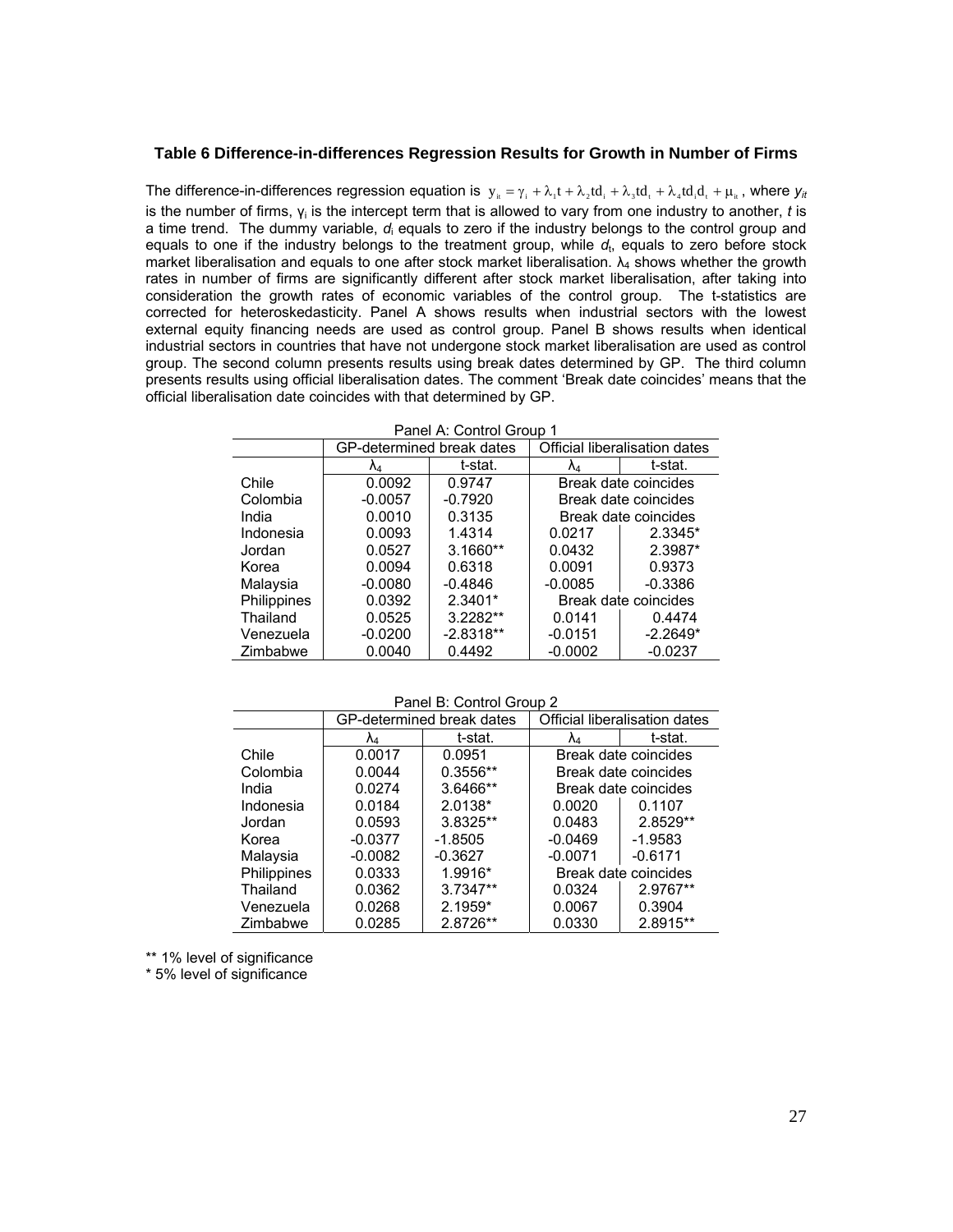#### **Reference**

- Bai, J. and P. Perron, 1998, Estimating and Testing Linear Models with Multiple Structural Changes. *Econometrica* 66, 47 – 78
- Bai, J., R. L. Lumsdaine and J. H. Stock, 1998, Testing for and Dating Breaks in Stationary and Non-stationary Multivariate Time Series. *Review of Economic Studies* 65, 395 – 432.
- Bekaert, G. and C. R. Harvey, 1997, Emerging Equity Market Volatility. *Journal of Financial Economics* 43, 29 – 77.
- Bekaert, G. and C. R. Harvey, 2000a, Capital Flows and the Behavior of Emerging Equity Market Returns, in S. Edwards (ed.), *Capital Flows and the Emerging Economies: Theory, Evidence and Controversies*, Chicago: University of Chicago Press.
- Bekaert, G. and C. R. Harvey, 2000b, Foreign Speculators and Emerging Equity Markets. *Journal of Finance* 55, 565 – 613.
- Bekaert, G., C. R. Harvey and C. Lundblad, 2001b, Does Financial Liberalization Spur Growth? NBER Working Paper No. 8245. Cambridge, MA: National Bureau of Economic Research
- Bekaert, G., C. R. Harvey and R. L. Lumsdaine, 2002a, Dating the Integration of World Equity Markets. *Journal of Financial Economics* 65, 203 – 247.
- Bekaert, G., C. R. Harvey and R. L. Lumsdaine, 2002b, The Dynamics of Emerging Market Equity Flows. *Journal of International Money and Finance* 21, 295 – 350.
- Chari, A. and P. B. Henry, 2004, Risk Sharing and Asset Prices: Evidence from a Natural Experiment. *Journal of Finance* 59, 1295 – 1324.
- Chen, S. H. and C. H. Yeh, 1997, Using genetic programming to model volatility in financial time series, in Koza, J., Deb, K., Dorigo, M. Fogel, D., Garzon, M., Iba H. and Riolo, R. (eds.), *Genetic programming: Proceedings of the second annual conference 1997*, San Francisco: Morgan Kaufmann, 58 – 63.
- Das, M. and S. Mohapatra, 2003, Income Inequality: The Aftermath of Stock Market Liberalization in Emerging Markets. *Journal of Empirical Finance* 10, 217 – 248.
- De Santis, G. and S., Imrohoroglu, 1997, Stock Returns and Volatility in Emerging Financial Markets. *Journal of International Money and Finance* 16, 561 – 579.
- Edison, H. J., M. W. Klein, L. Ricci and T. Sloek, 2002, Capital Account Liberalization and Economic Performance: Survey and Synthesis, NBER Working Paper No. 9100. Cambridge, MA: National Bureau of Economic Research.
- Edison, H., J., R. Levine, L. Ricci and T. Sløk, 2002, International Financial Integration and Economic Growth. *Journal of International Money and Finance* 21, 749 – 776.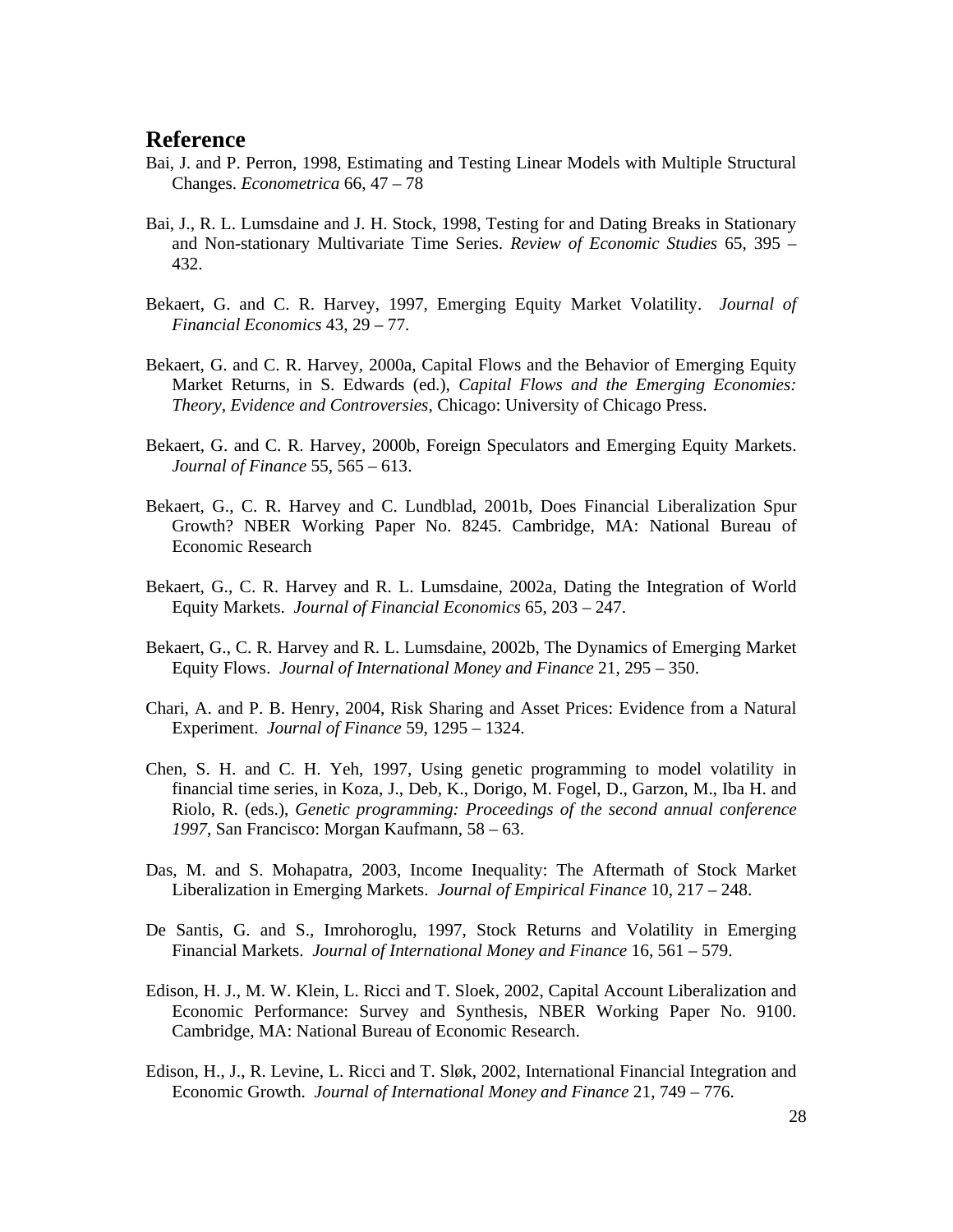- Edwards, S., J. G. Biscarri and F. Perez de Gracia, 2003, Stock Market Cycles, Financial Liberalization and Volatility, NBER Working Paper No. 9817, Cambridge, MA: National Bureau of Economic Research.
- Errunza, V. R. and D. P. Miller, 2000, Market Segmentation and the Cost of Capital in International Equity Markets. *Journal of Financial and Quantitative Analysis* 35, 577 – 600.
- Fisman, R. and I. Love, 2003, Trade Credit, Financial Intermediary Development, and Industry Growth. *Journal of Finance* 58, 353 – 374.
- Henry, P. B., 2000a, Stock Market Liberalization, Economic Reform, and Emerging Market Equity Prices. *Journal of Finance* 55, 529 – 564.
- Henry, P. B., 2000b, Do Stock Market Liberalizations Cause Investment Booms. *Journal of Financial Economics* 58, 301 – 334.
- Henry, P. B., 2003, Capital Account Liberalization, the Cost of Capital and Economic Growth, NBER Working Paper No. 9488. Cambridge, MA: National Bureau of Economic Research.
- Jain-Chandra, S., 2002, The Impact of Stock Market Liberalization on Liquidity and Efficiency in Emerging Markets. Working paper, Columbia University.
- Kaminsky, G. L. and S. L. Schmukler, 2003, Short-Run Pain, Long-Run Gain: The Effects of Financial Liberalization, NBER Working Paper No. 9787. Cambridge, MA: National Bureau of Economic Research
- Kim, E. H. and V. Singal, 2000, Stock Market Openings: Experience of Emerging Economies. *Journal of Business* 73, 23 – 66.
- Koza J. R., 1994, Genetic Programming II: Automatic Discovery of Reusable Programs, Massachusetts, Cambridge: The MIT Press.
- Kraay, A., 1998, In Search of the Macroeconomic Effects of Capital Account Liberalization. Working paper, Washington DC: The World Bank.
- Levine, R. and S. Zervos, 1998, Stock Markets, Banks and Economic Growth. *American Economic Review* 88, 537 – 558.
- Lien, D., Y. K. Tse and X. B. Zhang, 2003, Structural Change and Lead-Lag Relationship between the Nikkei Spot Index and Futures Prices: A Genetic Programming Approach. *Quantitative Finance* 3, 136 - 144.
- Rodrik, D., 1998, Who Needs Capital Account Convertibility? Princeton Essays in International Finance 207, 55 – 65.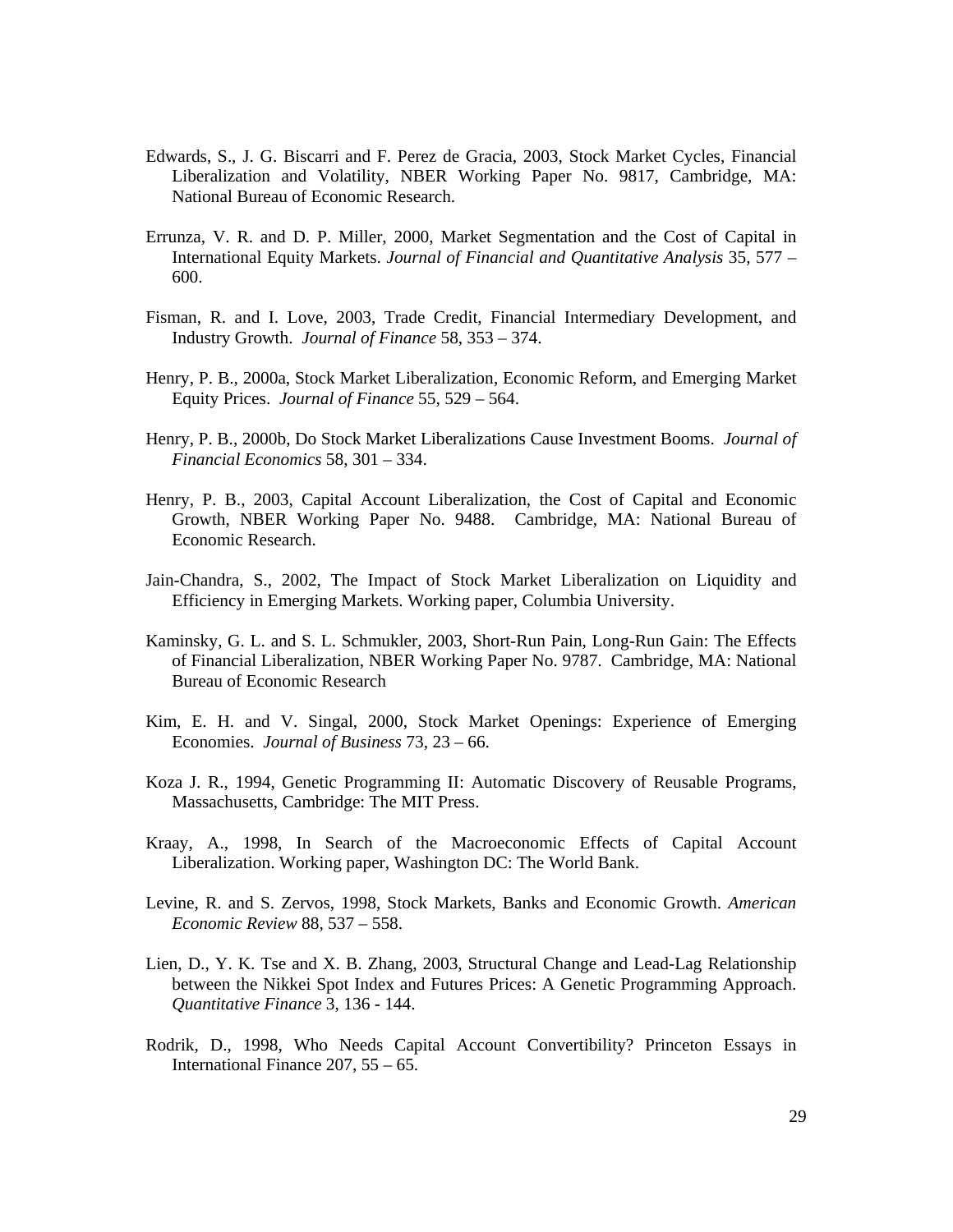#### **Appendix A1: Structural Break Dates**

Four monthly financial time series, namely (i) stock return, (ii) volatility, (iii) correlation and (iv) US net equity flows/market capitalization, are used separately and concurrently as inputs to GP to determine the break dates. Stock returns is the monthly returns of respective countries' stock indexes obtained from S&P/IFC. Volatility is estimated using a GARCH (1,1) model. Correlations between country and world returns are computed using a 36-month moving window. Break dates under Quadravariate are obtained by using all the four time series as inputs to GP. Sample period shows the starting and ending months of the time series.

| Country       | Sample Period     | Quadravariate                    | Return                                           | Volatility                       | Correlation                                      | Net Flows/Market Cap                           |
|---------------|-------------------|----------------------------------|--------------------------------------------------|----------------------------------|--------------------------------------------------|------------------------------------------------|
| Argentina     | Jan $88 - Dec 02$ | $Apr - Jun 92$<br>Jan $-$ Mar 97 | Apr - Jun 92<br>$Apr - Jun 97$                   | Apr - Jun 92                     | $Jul - Sep$ 92<br>Apr - Jun 97                   | Jan $-$ Mar 92<br>Apr - Jun 96<br>Jan – Mar 00 |
| <b>Brazil</b> | Jan 86 - Dec 02   | $Oct - Dec 90$<br>$Oct - Dec 96$ | $Oct - Dec 96$                                   | Oct - Dec 90                     | Jan $-$ Mar 91<br>Jan $-$ Mar 97                 | $Jul - Sep$ 90<br>$Oct - Dec 96$               |
| Chile         | Jan 88 - Dec 02   | $Jan - Mar 90$                   | $Jan - Mar 90$                                   | Jan $-$ Mar 90<br>$Apr - Jun 97$ | $Apr - Jun 90$                                   | $Apr - Jun 90$                                 |
| Colombia      | Jan $89 - Dec 02$ | Jan $-$ Mar 91<br>Oct - Dec 96   | Jan - Mar 91                                     | $Oct - Dec 96$                   | Apr - Jun 91                                     | $Jul - Sep$ 96                                 |
| Greece        | Jan $86 - Dec 02$ | Jan $-$ Mar 90<br>$Jul - Sep 98$ | Jan $-$ Mar 90                                   | Jan $-$ Mar 90<br>$Jul - Sep 98$ | Apr - Jun 90<br>Oct - Dec 98                     | Jan - Mar 90                                   |
| India         | Jul 84 - Dec 02   | $Jul - Sep$ 92                   | $Jul - Sep 92$                                   | $Apr - Jun 92$                   | $Apr - Jun 00$                                   | $Jul - Sep 92$                                 |
| Indonesia     | Jan $87 - Dec 02$ | Jan $-$ Mar 93<br>$Jul - Sep 98$ | Jan - Mar 93<br>$Jul - Sep$ 96<br>$Oct - Dec 98$ | $Jul - Sep 98$                   | $Apr - Jun 93$<br>Jan - Mar 96<br>$Oct - Dec 98$ | $Jan - Mar 93$<br>$Jul - Sep$ 98               |
| Jordan        | Jan $86 - Dec 02$ | $Jul - Sep 92$<br>$Apr - Jun 99$ | $Jul - Sep 88$<br>$Jul - Sep 92$                 | $Jul - Sep 92$                   | $Oct - Dec 92$<br>Apr - Jun 99                   | <b>NA</b>                                      |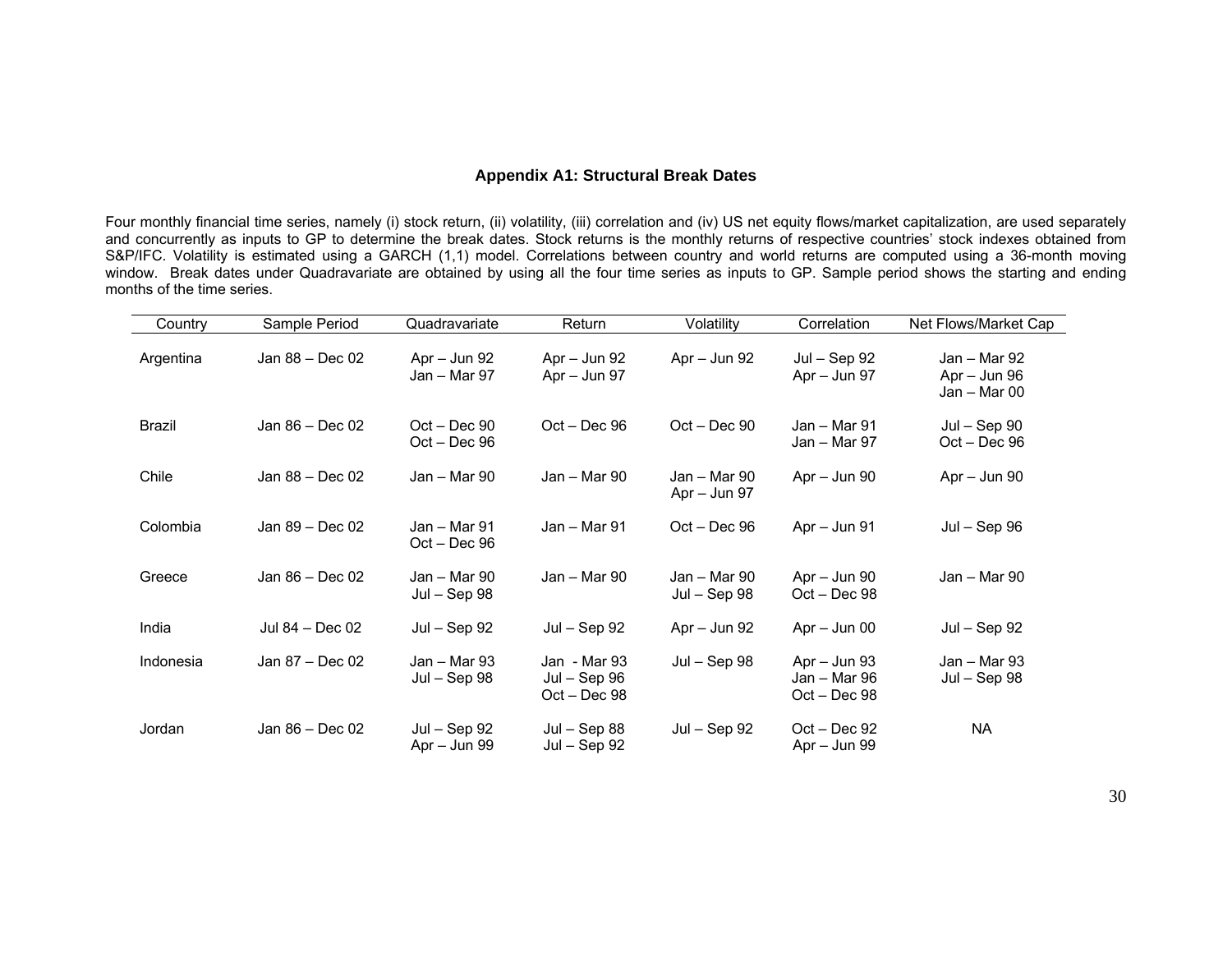| Korea        | Sep 82 - Dec 02   | Jan $-$ Mar 89                                     | Jan - Mar 89<br>Oct - Dec 92     | $Jul - Sep$ 95                   | Apr - Jun 89<br>$Oct - Dec 96$   | Jan - Mar 89                                   |
|--------------|-------------------|----------------------------------------------------|----------------------------------|----------------------------------|----------------------------------|------------------------------------------------|
| Malaysia     | Jan 86 - Dec 02   | Apr - Jun 92<br>Apr - Jun 98                       | Jan - Mar 87<br>$Apr - Jun 92$   | Jan – Mar 92                     | $Jul - Sep$ 98                   | Apr - Jun 92<br>$Apr - Jun 98$                 |
| Mexico       | Jan $80 - Dec 02$ | Jan $-$ Mar 90                                     | Jan – Mar 86<br>Jan $-$ Mar 90   | Jan – Mar 87<br>$Oct - Dec 89$   | Apr - Jun 90                     | Oct - Dec 89                                   |
| Philippines  | Jan 87 - Dec 02   | Jan $-$ Mar 91<br>Jan - Mar 98                     | $Jul - Sep 94$                   | Apr - Jun 91<br>Jan - Mar 98     | Jan - Mar 91<br>Apr - Jun 98     | Apr - Jun 91<br>$Oct - Dec 97$                 |
| South Africa | Jan 79 - Dec 02   | Jan $-$ Mar 93                                     | Jan $-$ Mar 93                   | $Jan - Mar 93$                   | $Jul - Sep 98$                   | Jan $-$ Mar 93                                 |
| Taiwan       | Jan 85 - Dec 02   | $Oct - Dec 88$<br>Jan $-$ Mar 98                   | $Oct - Dec 88$                   | $Oct - Dec 88$                   | Jan $-$ Mar 89<br>$Jan - Mar 98$ | Jan $-$ Mar 00                                 |
| Thailand     | Jan 84 - Dec 02   | $Apr - Jun 90$<br>$Oct - Dec 97$                   | $Jul - Sep$ 90<br>$Oct - Dec 97$ | $Apr - Jun 86$<br>$Oct - Dec 97$ | Apr - Jun 90<br>Jan - Mar 98     | Apr - Jun 90<br>Jan $-$ Mar 98                 |
| Turkey       | Jan 88 - Dec 02   | $Oct - Dec 89$<br>Jan $-$ Mar 94<br>$Oct - Dec 97$ | $Oct - Dec 89$                   | $Apr - Jun 94$<br>$Oct - Dec 97$ | Jan - Mar 90<br>$Oct - Dec 97$   | Oct - Dec 89<br>Jan - Mar 94<br>$Jul - Sep 97$ |
| Venezuela    | Jan $89 - Dec 02$ | Apr - Jun 92<br>$Apr - Jun 98$                     | $Apr - Jun 92$<br>Apr - Jun 98   | $Jul - Sep 98$                   | $Jul - Sep$ 92                   | $Apr - Jun 92$                                 |
| Zimbabwe     | Jan 90 - Dec 02   | $Oct - Dec 93$<br>Jan - Mar 97                     | $Oct - Dec 93$                   | $Oct - Dec 93$                   | Jan – Mar 94<br>Jan - Mar 97     | <b>NA</b>                                      |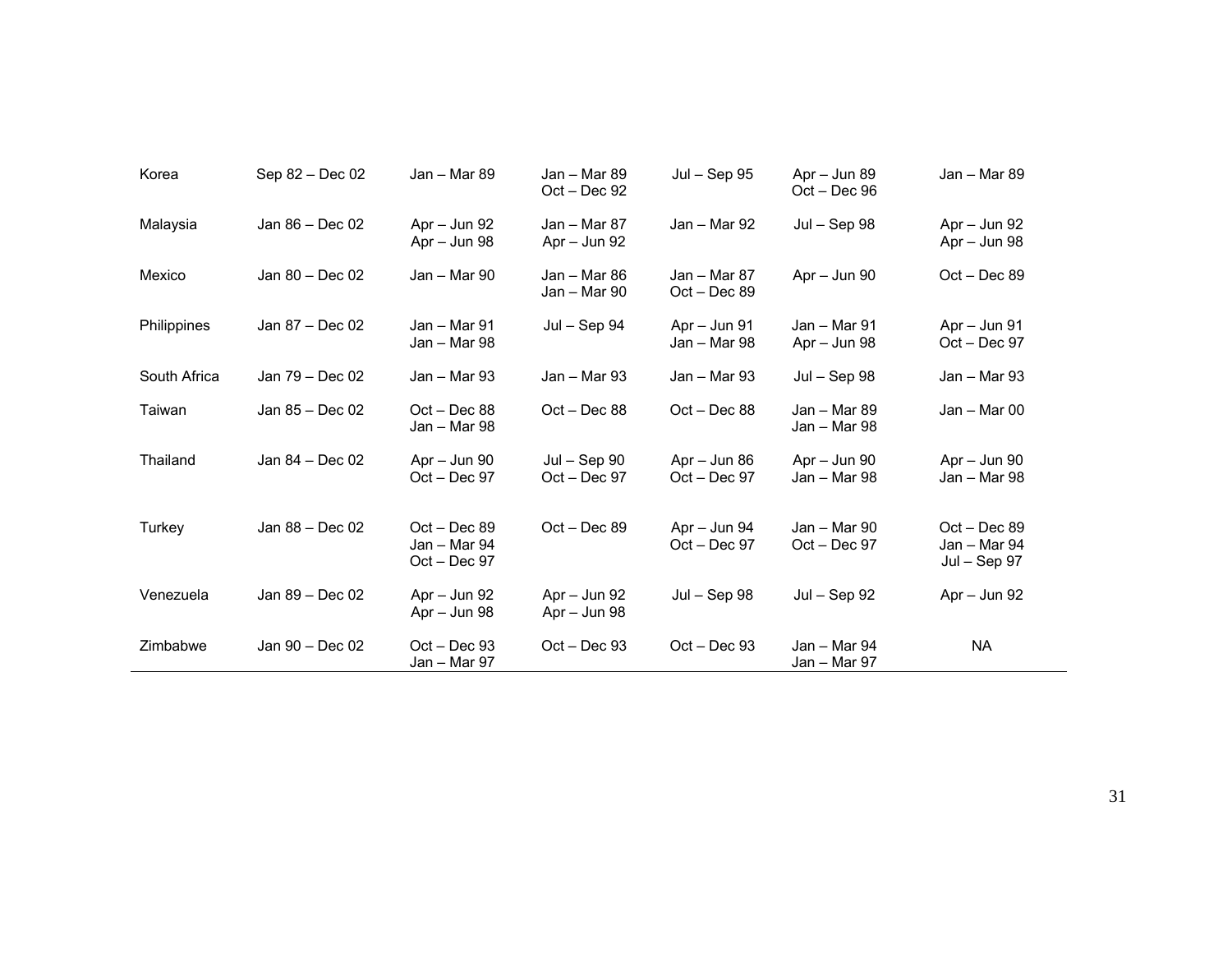#### **Appendix A2: Post Break Dates Response of Financial and Economic Variables**

Nine monthly financial and macroeconomic variables are used. They are (i) stock returns, (ii) dividend yield, (iii) market capitalization/GDP, (iv) net equity flows from US/market capitalization, (v) correlation, (vi) turnover ratio, (vii) value traded/GDP, (viii) inflation and (ix) total trade/GDP. The GDP numbers are divided by 12 before they are used as denominators. Total trade is the sum of imports and exports for the month. The final month of the break quarter identified by the quadravariate framework is used as the break month. The regression equation is  $y_t = \beta_o + \beta_1 D + \varepsilon_t$ , where  $y_t$  is one of the nine variables above, *D* is a dummy variable and equals 0 for periods before the break dates and equals 1 for periods after the break dates. To mitigate any possible contamination due to the transition period, data three months prior and three months subsequent to the break months are excluded. If there are multiple breaks for the country, the regression period ends three months before the next break date. Newey-West corrected t-statistics are used to determine the level of significance.

|               |                    | $\beta_1$   |             |             |            |             |            |            |             |             |
|---------------|--------------------|-------------|-------------|-------------|------------|-------------|------------|------------|-------------|-------------|
|               | <b>Break Dates</b> | (i)         | (ii)        | (iii)       | (iv)       | (v)         | (vi)       | (vii)      | (viii)      | (ix)        |
| Argentina     | <b>Jun 92</b>      | $-0.0843*$  | 0.0070      | $0.1207**$  | 0.6336**   | $0.2102**$  | $-0.2512$  | $0.0228**$ | $-1.6618*$  | $0.0226*$   |
|               | Mar 97             | $-0.0410*$  | 0.0061      | $0.2415**$  | $-0.1971$  | $0.2236**$  | $-0.9111$  | 0.0035     | $-0.0054**$ | $0.0356**$  |
| <b>Brazil</b> | Dec 90             | 0.0282      | $-0.0353**$ | $0.1246**$  | $0.0256**$ | $0.1561**$  | $0.9051*$  | $0.0463*$  | $-0.2062$   | 0.0066      |
|               | Dec 96             | $-0.0493*$  | $0.0286**$  | $0.1738**$  | $0.0420**$ | $0.3416**$  | $0.2601**$ | $0.0789**$ | $-0.8612**$ | $0.0337**$  |
| Chile         | Mar 90             | $-0.0300**$ | $-0.0260**$ | $0.4500**$  | 0.0366**   | $0.2022**$  | $0.1770**$ | $0.0536**$ | $-0.0103**$ | $-0.0388**$ |
| Colombia      | Mar 91             | $-0.0575*$  | $-0.0221**$ | $0.1315**$  | 0.1029     | $0.1347*$   | 0.0549     | $0.0106**$ | $-0.0046**$ | 0.0091      |
|               | Dec 96             | $-0.0017$   | $-0.0275**$ | $0.2993**$  | $0.0992*$  | 0.0257      | $0.3033**$ | $0.0072**$ | $-0.0064**$ | $0.0176*$   |
| Greece        | Mar 90             | $-0.0400*$  | $-0.0214*$  | $0.1507**$  | $0.0068**$ | $0.0821*$   | $0.2431**$ | $0.8446**$ | $-0.0041**$ | $-0.3769**$ |
|               | Sep 98             | $-0.0132$   | $-0.0282**$ | 0.3707**    | 0.0008     | $0.1517**$  | $0.3403**$ | $0.7133**$ | $-0.0076**$ | $-0.0768**$ |
| India         | Sept 92            | $-0.0355*$  | $-0.0045*$  | $0.2339**$  | $0.0064**$ | 0.0112      | $0.3309**$ | $0.0311**$ | $-0.0020*$  | $0.0485**$  |
| Indonesia     | Mar 93             | $-0.0470*$  | $0.0967**$  | $0.1220**$  | 0.0338**   | $0.1758**$  | 0.1605     | $0.0464**$ | $0.0044*$   | $0.0521**$  |
|               | Sept 98            | $0.0650*$   | 0.0267      | $-0.1653**$ | $-0.0101*$ | $-0.1940**$ | $-0.1628$  | $-0.0024$  | 0.0055      | $0.1402**$  |
| Jordan        | Sep 92             | $-0.0140*$  | $-0.0118*$  | $0.2259**$  | <b>NA</b>  | $0.1245*$   | 0.0058     | $0.0400*$  | $-0.0577*$  | $0.0984*$   |